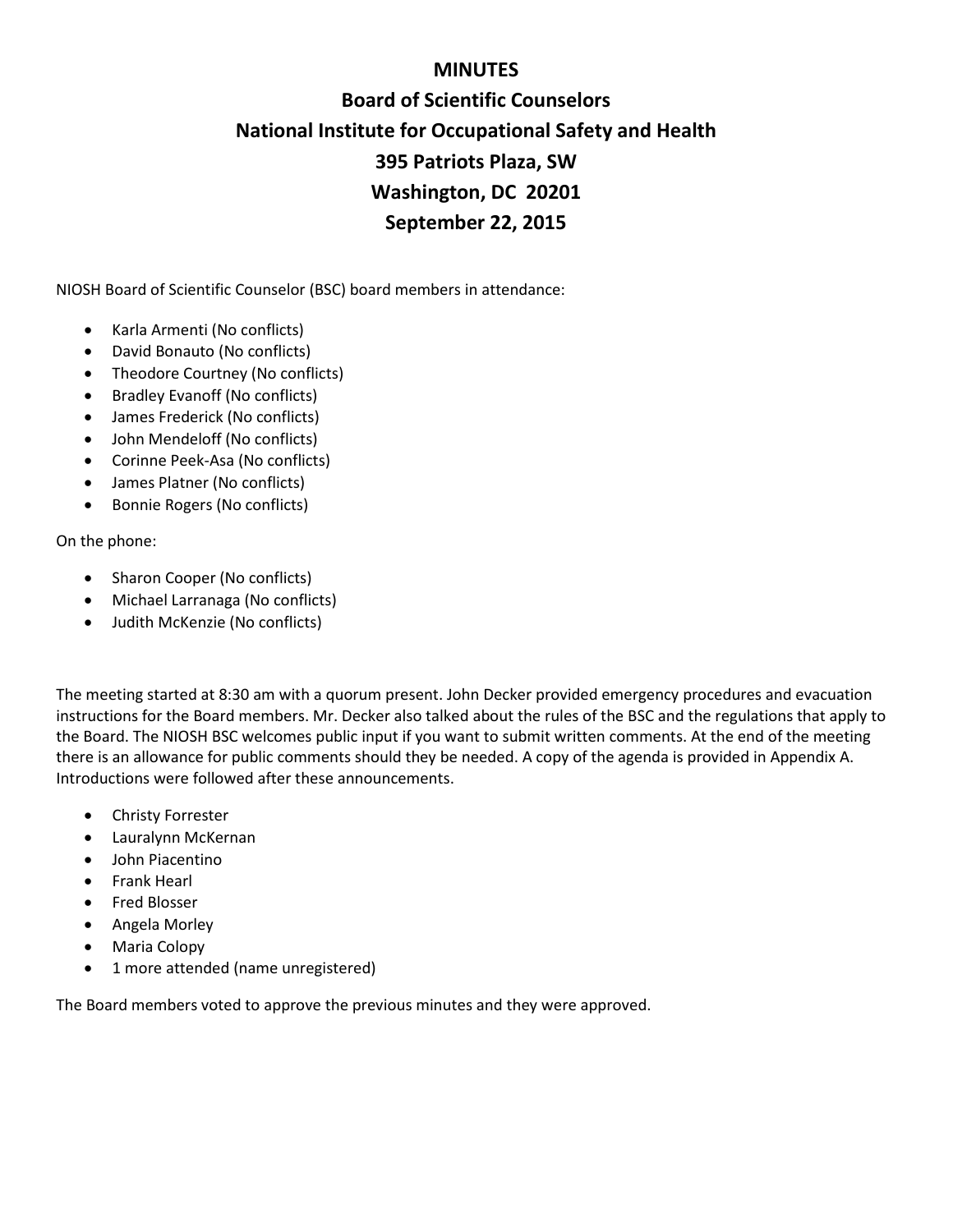A copy of the Director's talking points can be found in Appendix B. Several members of the Board are completing their terms at the end of 2015. NIOSH thanks everyone for contributing their time to help advance high quality science at NIOSH.

- David Bonauto, M.D., M.P.H. Washington State Department of Labor and Industries
- Darryl Hill, Ph.D., C.S.P. Johnson Controls, Inc.
- Michael Larranaga, C.I.H., C.S.P, P.E., Ph.D. Ramboll Environ
- John Mendeloff, Ph.D. University of Pittsburgh
- Corinne Peek-Asa, M.P.H., Ph.D. University of Iowa
- James Platner, Ph.D., C.I.H. The Center for Construction Research and Training (retired)

Dr. Howard announced organizational and personnel changes to NIOSH including:

- Angela Morley, JD, MPH, has joined the NIOSH Associate Director for Science Office, where she serves as Human Research Regulatory Administrator. She also chairs the NIOSH Institutional Review Board and directs the NIOSH Human Research Protection Program.
- Jon Szalajda has been selected as Deputy Director of NIOSH's National Personal Protective Technology Laboratory (NPPTL).
- Roger Rosa, long time BSC Executive Secretary and Designated Federal Official, has retired from NIOSH.
- Kathleen Kreiss, Branch Chief of the Field Studies Branch (Division of Respiratory Disease Studies), has retired.
- David Baden, former NIOSH Management Officer, has transferred to the CDC Office of the Chief Financial Officer.
- Maggie Ivory, after more than 40 years of service, has retired from the Division of Applied Research and Technology (DART).

Dr. Howard mentioned a few documents that are currently or recently available for public review and comment. Some of these documents include:

- **1. Open for Comment.** Docket 288: **A Vapor Containment Performance Protocol for Closed System Transfer Devices Used during Pharmacy Compounding and Administration of Hazardous Drugs,** closes 11/19/2015**.** The purpose of the protocol is to test a closed system transfer device's (CSTD) capability to perform as a closed system during preparation of hazardous prescription drugs. During an evaluation of the protocol, registered pharmacists, familiar with the use of CSTDs, tested the protocol's prescribed compounding and administration tasks using five commercially available CSTDs. They also performed the assigned tasks using a negative control condition without a CSTD. Prescribed tasks were performed in a NIOSH-developed environmental test chamber with 70% isopropyl alcohol (IPA) as the challenge agent. A highly specific gas analyzer, with measurement capabilities specific to IPA and with a low limit of detection (LOD), was used to detect vapor concentrations of escaped IPA during the tasks. The protocol is not intended for CSTDs designed to operate using air-cleaning technologies. This protocol has multiple applications and can be used by manufacturers to evaluate prototype CSTDs, by consumers to compare CSTD products, or by jurisdictions wishing to adopt the protocol for a CSTD performance certification procedure.
- 2. *Recently Closed.* Docket 233-A: **NIOSH List of Antineoplastic and Other Hazardous Drugs in Healthcare Settings: Proposed Additions to the NIOSH Hazardous Drug List 2016**, closed 7/27/2015. The NIOSH Alert: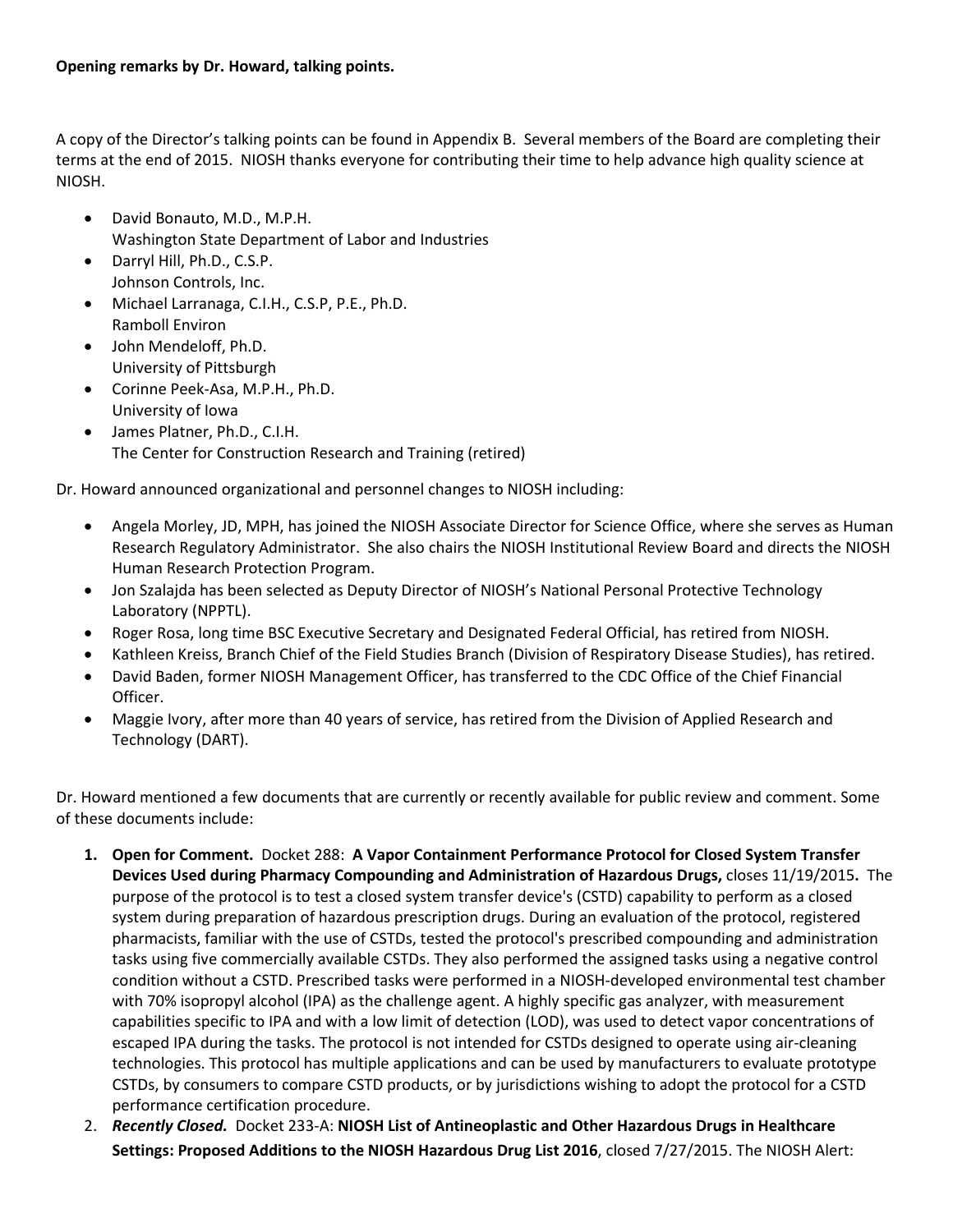"Preventing Occupational Exposures to Antineoplastic and Other Hazardous Drugs in Health Care Settings" was published in September 2004. This Alert contained Appendix A which was a list of drugs that were deemed to be hazardous and may require special handling. This list of hazardous drugs was updated in 2010, 2012 and 2014. For this update, NIOSH reviewed the recommendations of the peer reviewers and stakeholders and determined that 33 drugs, in addition to 3 drugs with manufacturer's warnings, had one or more characteristics of a hazardous drug and this list of 36 drugs was published for public comment.

3. *Recently Closed.* Docket 286: **Occupational Safety and Health Research and Related Activities; Administrative Functions, Practices, and Procedures; Removal of Part 80**, closed 09/14/2015. HHS promulgated Part 80 of Title 42 to facilitate Section 21(a)(1) of the Occupational Safety and Health (OSH) Act of 1970 (29 U.S.C. 670(a)(1)), which authorizes the Director of NIOSH to conduct educational programs to provide an adequate supply of qualified personnel to carry out the purposes of the OSH Act. Part 80 established tuition fees for such training, as authorized by 31 U.S.C. 483a (31 U.S.C. 9701, as revised by Pub. L. 97-258, September 13, 1982), which permits agencies to "prescribe regulations establishing the charge for service or thing of value provided by the agency." In accordance with section 6 of Executive Order 13563, HHS conducted a retrospective analysis of its existing rules, determined Part 80 to be obsolete, and is proposing the removal of Part 80 from Title 42.

Dr. Howard also talked about new programs and initiatives. A complete listing of these documents are included on the talking points shown on Appendix A. Some of them include:

- NIOSH Research Rounds Newsletter: In July, NIOSH introduced the new NIOSH Research Rounds newsletter. This monthly on-line bulletin summarizes selected research projects and products in lay language for stakeholders and the general public, supplementing our existing e-newsletter of record, NIOSH e-News.
- NIOSH announces a new digital publication product called "NIOSH eDoc," which presents workplace safety and health information in a way that is accessible and easy to use on any mobile device, desktop, or laptop computer. This addresses a need of stakeholders who expressed interest in a mobile-friendly format for NIOSH documents. The first NIOSH document to be available in the new eDoc format is Ergonomic Solutions for Retailers: Prevention of Material Handling Injuries in the Grocery Sector (NIOSH Publication No. 2015-100). This booklet for retailers and safety experts illustrates the use of mechanical assist devices for safer materials handling in grocery work. The NIOSH Web team is transitioning NIOSH topic pages (Web pages) to a new responsive design template that allows readers to access this information using various mobile devices such as tablets and smart phones. One resource that is being updated in this new template so that it will be more accessible to small business users is the NIOSH Small Business Resource Guide.

Dr. Howard briefly mentioned that publication of a new *Best Practices: Engineering Controls, Work Practices, and Exposure Monitoring for Occupational Exposures to Diacetyl and 2,3-Pentanedione*. Workers who handle diacetyl or work in areas where diacetyl exposure occurs are at risk of developing severe lung disease if their exposures are not properly controlled. NIOSH has developed guidance in a variety of areas to reduce workers' exposures to diacetyl through engineering controls, best work practices, and methods for monitoring airborne exposures. This document discusses engineering control approaches for a range of common production processes, including: weighing and handling of flavorings and flavoring ingredients; filling, mixing, and emptying flavor mixing tanks, and; loading and unloading of powder blenders. Twelve sketches showing the control approach and pertinent design criteria for each of these unit processes are included in the document which is available at: [http://www.cdc.gov/niosh/docs/2015-](http://www.cdc.gov/niosh/docs/2015-197/default.html) [197/default.html](http://www.cdc.gov/niosh/docs/2015-197/default.html)

Dr. Mendeloff asked about the Criteria Document for Heat Stress and where it stands. Dr. Howard pointed to Dr. Schulte and Dr. McKernan who mentioned that comments were approved by the OD and it is back with EID for final editing. The Criteria Document for Heat Stress should be released soon. Dr. Mendeloff asked how protective this Criteria Document compared to other documents. Dr. Schulte mentioned that it is as protective as other standards. The 1986 version was updated and more attention was provided to prevention and remediation than the previous document.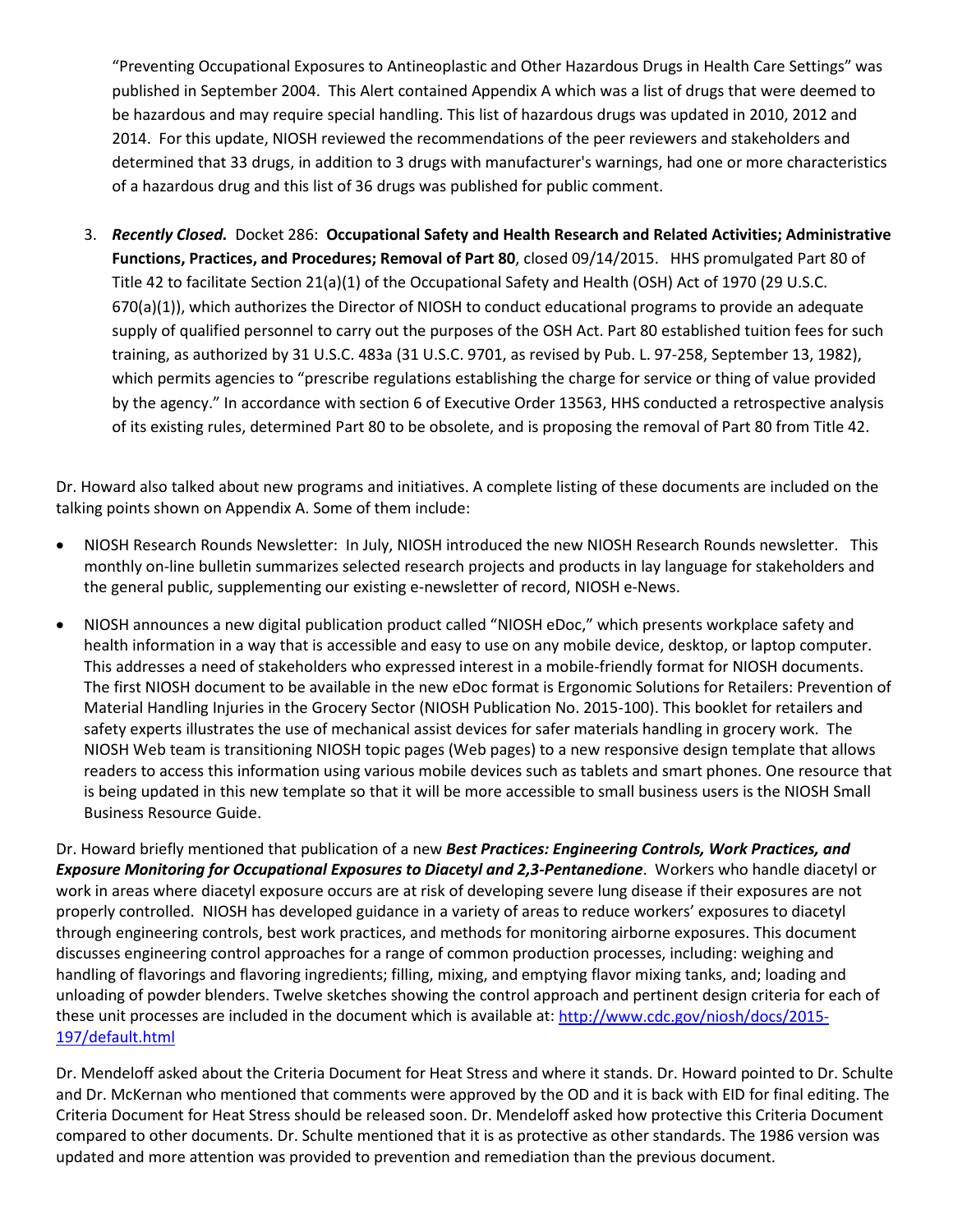Dr. Rogers asked about the budget and the healthier work-centers. Dr. Howard mentioned that he is not completely sure. Dr. Howard also mentioned that he didn't have any good answer for this question. Once the budget is approved, a reconciliation of these items will be conducted for the 13 appropriations bill, or keep on Continuing Resolution.

Dr. Howard thank all Board members and Dr. Kitt awarded certificates to those members rotating off the Board.

## **Dr. Kitt presented on the NIOSH Labor- Management Participation in Research Partnerships Workgroup.**

This is the second update on this topic that has been prepared for the BSC. Dr. Kitt acknowledged the Workgroup (WG) members for the hard work on this project. The presentation included recommendations and response to recommendation on nine different topics.

Recommendation # 1: NIOSH researchers involved in the Toyota study should conduct a "follow-back" survey of workers at the completion of the project to obtain feedback on the issues of barriers to participation and communication of findings.

Response to Recommendation # 1: Dr. Kitt mentioned that, as presented at the September 2014 BSC meeting, the NIOSH WG members met with the Project Officer of the Toyota study. After review, the WG indicated appropriate steps had been put into place to ensure confidentiality for the study. Because OMB approval for the survey, which normally takes 6-12 months, had already been obtained months prior, adding a follow-back survey was deemed impractical given the approval time that would be needed. This study has been suspended early for unrelated reasons.

Recommendation # 2: NIOSH should conduct follow-back surveys in selected union and non-union field/intervention studies to collect information on the views of workers, and union representatives in workplaces where employees are represented. NIOSH policies should be developed to address identified problems and successes. Response to Recommendation # 2: Dr. Kitt mentioned that the WG developed a short bank of questions on confidentiality/participation that could be added to field work and research studies. These survey questions have already been tested in one survey with taxicab drivers and will be included in a  $2^{nd}$  study of oil and gas workers. Results of these two pilots will be presented to the Science Lead Team for input, along with discussions about further piloting the surveys. The survey questions will be made available to researchers for inclusion in surveys where appropriate.

BSC members mentioned differences in survey needs between union and non-union facilities. Dr. Kitt mentioned that the project officer of the taxicab project indicated that these set of questions were very helpful. Dr. Kitt also mentioned that the Health Hazard Evaluation (HHE) program does provide follow-back with the employer regarding recommendations provided following a site visit. Dr. Courtney asked about confidential participation on follow-back surveys and also wondered if employees understood that participation was completely voluntary even prior to be engaged in the study. Dr. Rogers asked if researchers spoke to individuals who opted out to understand what could have influenced their participation to participate. Dr. Kitt mentioned that in follow-back surveys there is a list of questions to assess if the study was helpful and what could have been improved.

Recommendation # 3: In circumstances where NIOSH researchers believe it appropriate, they should use worker-guided or worker-participatory research methods…

Response to Recommendation # 3: Dr. Kitt mentioned that at the September 2014 NIOSH Science Forum, a session was conducted on participatory research (one of the most attended forums to date). At the May 2015 Work, Stress, and Health conference numerous presentations (including those by NIOSH) contained discussion of the need for more worker participatory research. These are examples of venues where this topic has been discussed the past two years.

Dr. Platner mentioned that some institutions might not have as vigilant of an IRB office as the NIOSH IRB programs. Dr. Kitt indicated that NIOSH has looked into several external partners IRB policies. Mr. Frederick wondered if the HHE program tracks the percentage of union vs. non-union shops that NIOSH visits. Dr. Kitt noted that these numbers of unionized workplaces are low. Dr. Mendeloff asked if a private company is contacted by NIOSH regarding participation, employees may feel compelled to participate given that it was being promoted by the employer. Dr. Kitt mentioned that participation in NIOSH studies has always been completely voluntary and this statement is repeated throughout the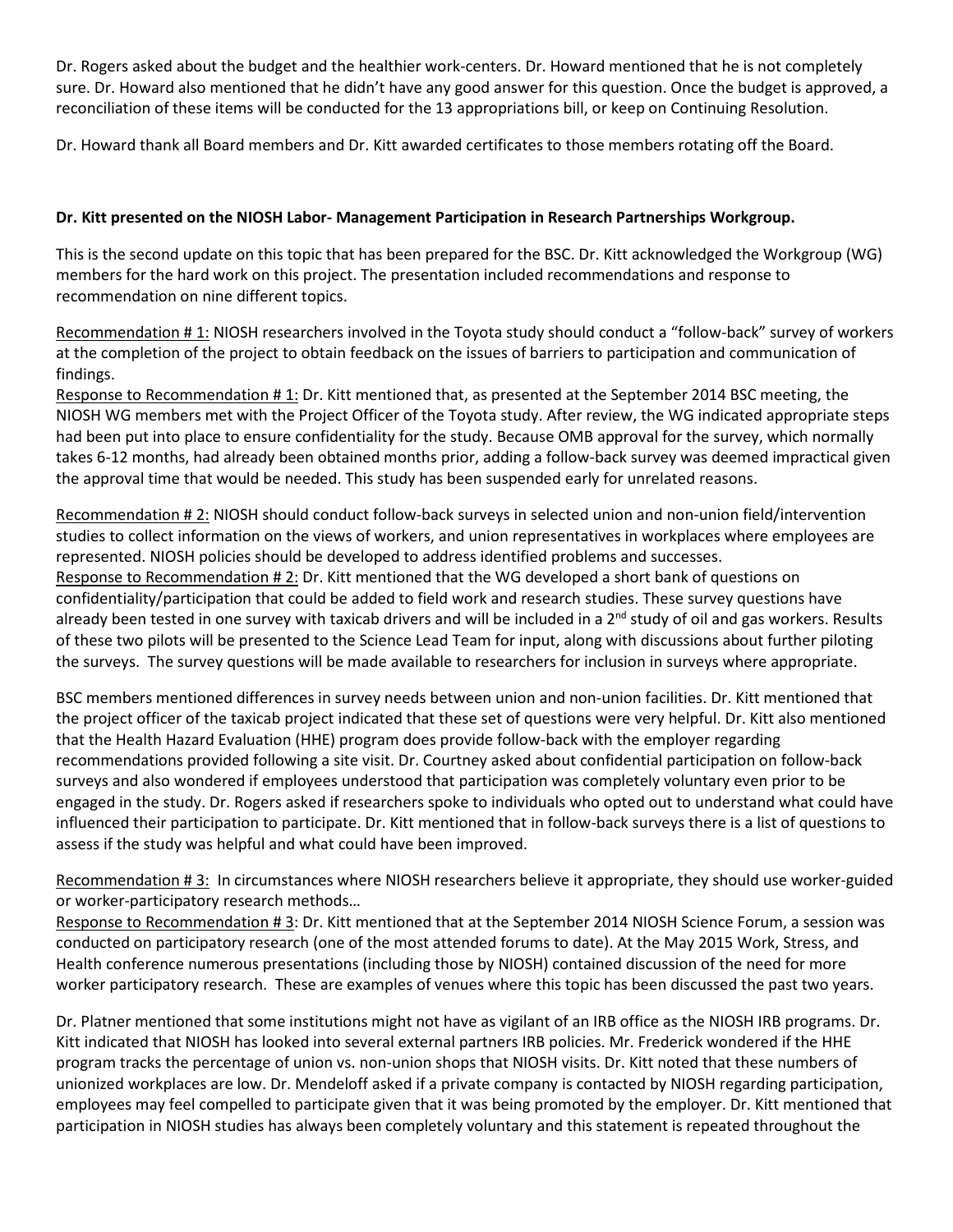duration of the survey. Dr. Courtney mentioned that workers sometime reject an intervention, an example being a construction intervention and tying re-bars, where workers rejected the intervention as it would "de-skill" the task.

Recommendation # 4: The NIOSH IRB is encouraged to continue, and strengthen, its evaluation of the potential economic and social consequences that may be connected to research proposals it reviews. Particular focus should include examination of barriers to participation...and ensuring confidentiality is upheld…IRB should secure expertise it needs to accomplish this objective.

Response to Recommendation # 4: Dr. Kitt indicated that the NIOSH Human Research Protection Program (HRPP) completed a literature review on potential economic and social consequences and recommended safeguards to prevent/mitigate potential associated research harms. Educational sessions have been held with NIOSH staff and IRB members; training will be updated periodically. Job aids have been posted to the NIOSH intranet. An individual representing worker health, safety and welfare has accepted an invitation to join the NIOSH IRB.

Dr. Courtney asked if any of these recommendations were available to grantees for funding proposals. Dr. Kitt mentioned that as of now, it has been utilized internally, but it will discussed for possible further dissemination outside NIOSH.

Recommendation # 5: Where employee participation is sought, NIOSH researchers should be made aware of and receive education on the provisions of the NLRA that govern labor-management relationships, including Section 8(a)(2) that prohibits an employer from dominating or interfering with the formation or administration of a labor organization. Response to Recommendation # 5: As part of our NIOSH Legal Seminar Series, Dr. Kitt indicated a presentation about these specific provisions of the NLRA will be delivered to NIOSH staff by legal experts in January 2016.

Dr. Evanoff asked if these seminars are open to the public. Dr. Kitt mentioned that as of now they are only held internally. Dr. Peek-Asa mentioned that engagement is usually more effective if it occurs early in the planning process for research.

Recommendation # 6: For intervention studies…NIOSH researchers should consider mechanisms to monitor progress of the study, including outside monitoring experts or a safety committee.

Response to Recommendation # 6: NIOSH HRPP conducted a scoping exercise of applicable CDC and NIH policies. NIOSH HRPP is in process of adapting these materials for establishing Data Safety Monitoring Plans and Data Safety Monitoring Boards. Educational sessions have been held with NIOSH staff and NIOSH IRB members.

Recommendation # 7: NIOSH should develop a new policy or guideline document that addresses the communication of results of all studies where the research was conducted….should include dissemination approaches. Response to Recommendation # 7: As presented at Sept 2014 BSC meeting:

- Since the BSC report NIOSH has formed a Communication Lead Team (CLT)
- The CLT embraced this recommendation and is working with Divisions and the CO to advance a communication culture at all stages of research
- Science/information dissemination continuum developed and being used as a model

Recommendation # 8: NIOSH should consider developing some general criteria or guidelines for minimum elements that must be contained in a letter of agreement beyond that of an employer demonstrating its good intention to participate in the study. The letter might contain elements such as stating that employee participation is voluntary, employees can withdraw from participation at any time, and confidentiality will be maintained.

Response to Recommendation # 8: NIOSH developed a template Letter of Agreement (LOA) that it now uses in agreements with companies. LOAs are approved at Division leadership level or at the NIOSH OD level depending on the nature of the agreement. The template did not previously have language pertaining to confidentiality and the voluntary nature of participating in studies. This language has now been inserted into the LOA template and presented to the Lead Team for review and approval.

Dr. Mendeloff asked if this LOA template has already been used in new LOAs. Dr. Kitt mentioned that it would be used for future agreements, but had not been implemented on an agreement as of the date of the BSC meeting.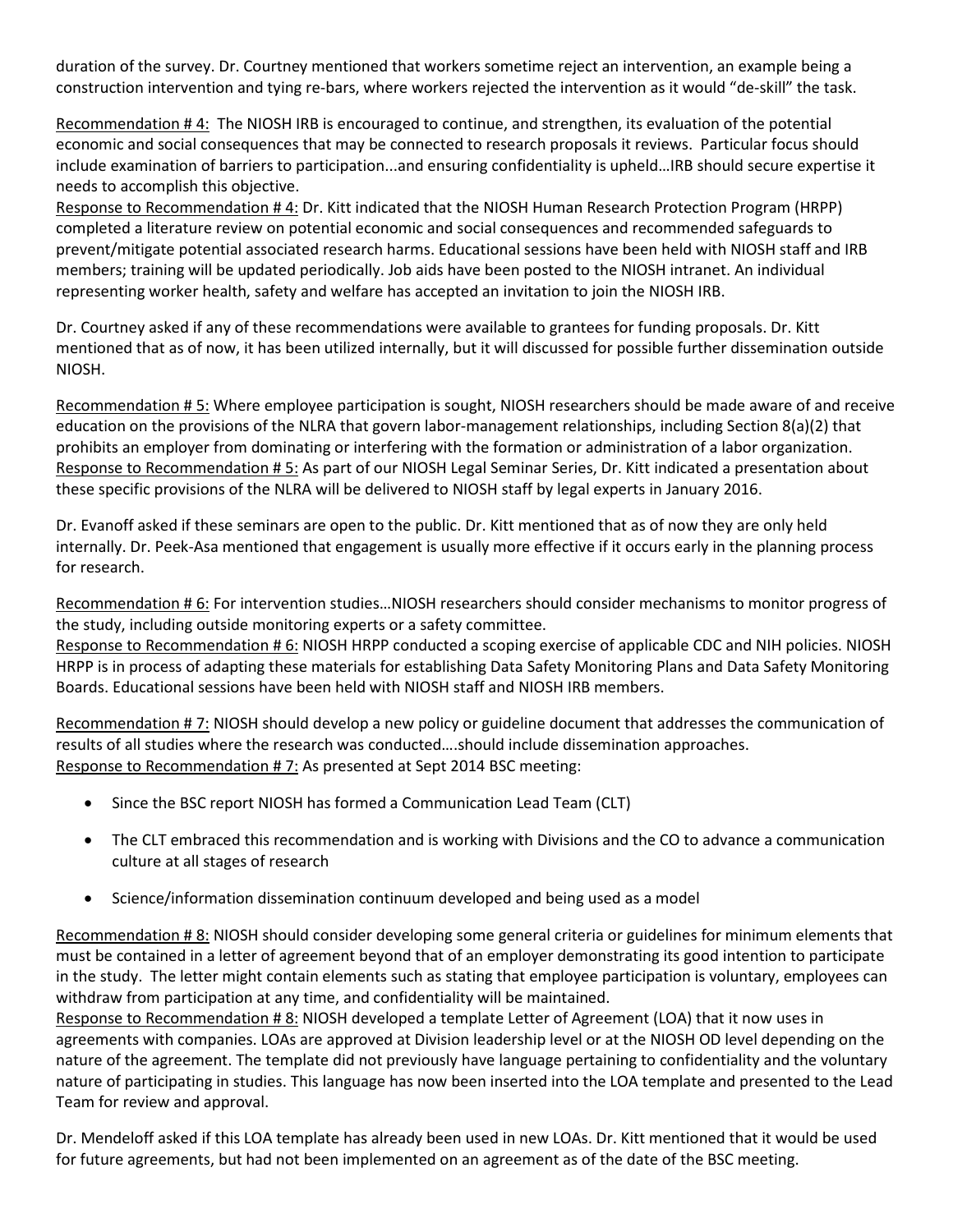Recommendation # 9: In one year from the adoption of these recommendations, NIOSH should report back to the BSC on progress and thereafter periodically report on issues related to labor-management structures that impact outcomes and employee participation. Updates have been provided at BSC meetings September 2014 and now September 2015.

In Conclusion, the BSC Report of Recommendations has been instrumental in precipitating action on many issues related to Labor-Management Participation in Research Partnerships.

A larger discussion is ongoing on mechanisms to introduce new researchers and periodically update others on key policies and tenets of NIOSH work to include issues related to Labor and NIOSH tripartite policies.

Dr. Rogers mentioned that the IRB needs to take into consideration individual data sets and not always as aggregate. Also, Dr. Rogers mentioned that workers individually should be informed if they were at risk, but couldn't be due to IRB limitations. Dr. Platner asked about the communication plans and also mentioned that it is not easy to communicate with subjects long after a study, because publications can sometimes be released years after the project ended and the workforce might not be there anymore. Dr. Kitt mentioned that the NIOSH communications team are engaged from the beginning of the project to address these issues. Dr. Frederick mentioned that timing is important particularly because workforces can be transient in nature, and NIOSH should try to provide quick feedback, and perhaps with other tools other than electronic dissemination, given that many workers might not have access to the internet. Dr. Cooper (on the phone) asked if there are generalizable results from the Toyota study that can be applied to other worksites. Dr. Kitt mentioned that the data set is being analyzed and those generalizable pieces have not been ascertained at this point.

## **Dr. John Piacentino presented on the Systematic Review: An update on NIOSH Activities**

Dr. Piacentino provided an update on NIOSH activities regarding systematic review. NIOSH has had a work group examining the topic since 2014. Dr. Piacentino acknowledged the NIOSH workgroup members and thanked everybody for the work on the topic. The mission of the work group has been to become more informed about the systematic review processes being used by CDC and other Federal agencies, to evaluate and improve the NIOSH guidance development process to assess whether refinements or additions are needed, and also to examine the feasibility of adopting or adapting existing approaches of systematic reviews and grading evidence.

Systematic review methods are explicit and transparent methods to critically appraise a body of literature with some examples being:

- National Toxicology Program, Office of Health Assessment and Translation
- Cochrane Database of Systematic Reviews
- US Preventive Task Force Services Guidelines
- The Guide to Community Preventive Service
- Grading of Recommendations Assessment, Development and Evaluation

Dr. Piacentino mentioned that the reasons to conduct a systematic review are divided into 3 basic areas:

- Quality
	- o Transparency
	- o Consistency
	- o Reduce bias
	- o Validity
	- o Reliability
	- o Confidence
- Trend
	- o Academia
	- o Government
	- o International Consortia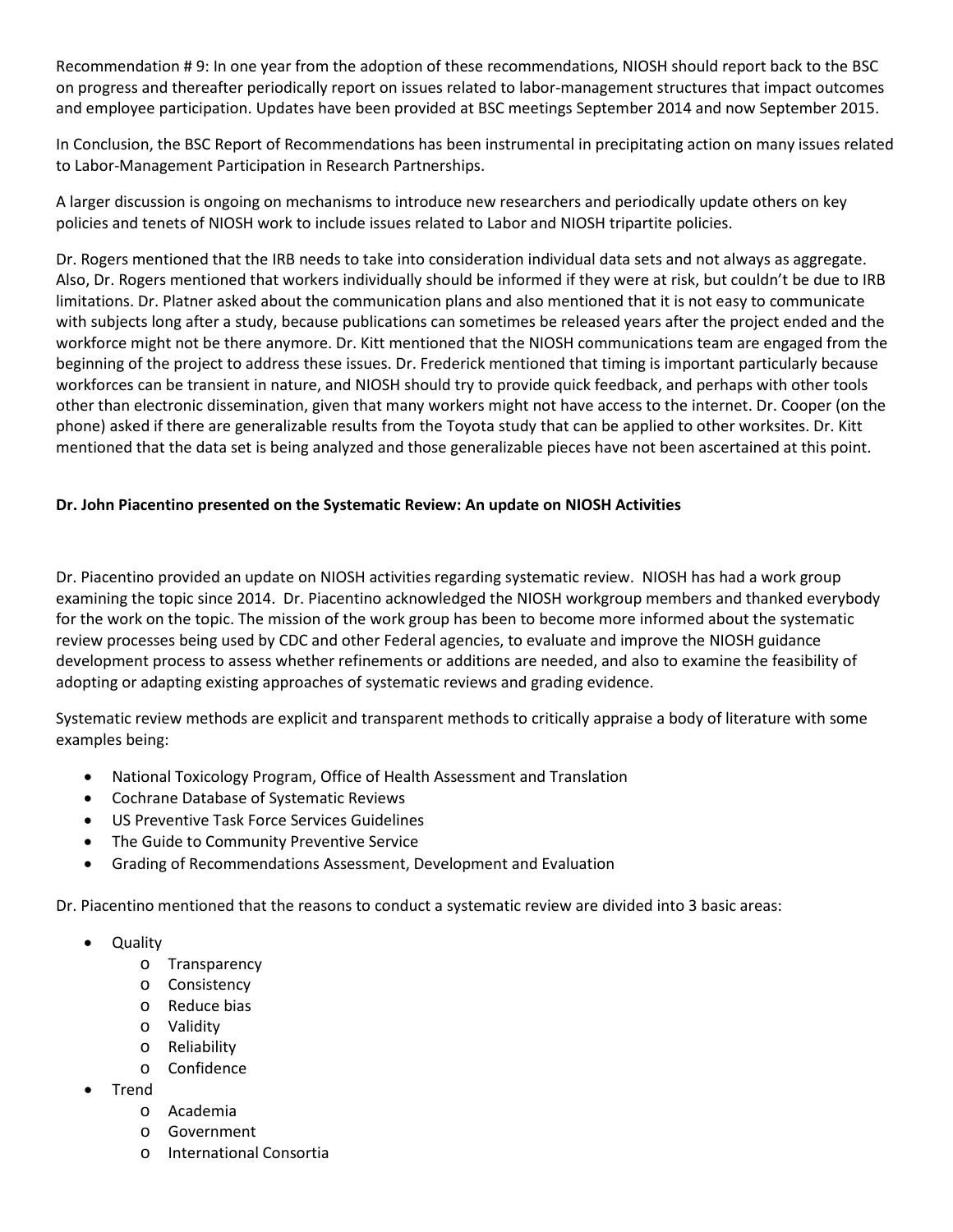- o Professional Society
- o Industry
- Risk
	- o Reputation
	- o Leadership
	- o Loss of value or utility

Dr. Piacentino also explained the six basic elements of a systematic review which are divided into:

- Define the question
	- o Define the question(s) to be evaluated.
	- o Questions should be specific
- Create a review protocol
	- o Develop a systematic review protocol, or use a template from published methods, to describe the systematic review process that will be used.
	- o Databases for information
	- o Selection and exclusion criteria
	- o Opportunities for peer, stakeholder and public engagement
- Conduct a literature review
	- o Identify and select relevant studies using pre-defined search terms and inclusion/exclusion criteria.
	- Evaluate individual studies
		- o Conduct detailed quality analysis of individual studies and extract data using pre-defined evaluation criteria.
		- o Relevance to question
		- o Appropriateness of study population
		- o Unexplained inconsistency
- Integrate and interpret data
	- o Integrate and interpret evidence across studies and across lines of evidence.
	- o Describe the number, quality, size, strengths and weaknesses, and other factors of the included information.
	- o Describe direction and consistency of effect across studies.
	- o Describe patterns of strengths and limitations across studies, including bias.
	- o Describe streams of evidence that are logically or mechanistically connected.
	- o Identify and describe which studies were most heavily relied on for making influential determinations.
- Develop a report
	- o Make conclusions about a body of evidence, develop recommendations, and produce a report

Dr. Piacentino mentioned that one of the things the work group learned was that the systematic review is consistent with core principles of NIOSH guidance development (advances mission, based on best available evidence, developed transparently). NIOSH is already engaged in full-scale or partial-scale systematic reviews. There is not one preferred methodology for all of NIOSH – the NIOSH framework or a published system may be used. Not all NIOSH publications require systematic review.

While NIOSH already uses the principles of systematic review, moving forward, NIOSH will use more structured and upto-date systematic review methods for critically appraising scientific literature. However, because systematic review methods can be resource intensive, NIOSH will need to scale the methods and resources to the question. Other areas where NIOSH is planning improvements is providing an explicit description of the literature review and evidence base (selection criteria) and more transparently link recommendations to the evidence base using clear language.

Dr. Piancentino mentioned that the work group is further studying evidence integration and evidence rating/grading. The current objective is to evaluate options for adopting, adapting, or developing an evidence rating system for NIOSH assessments.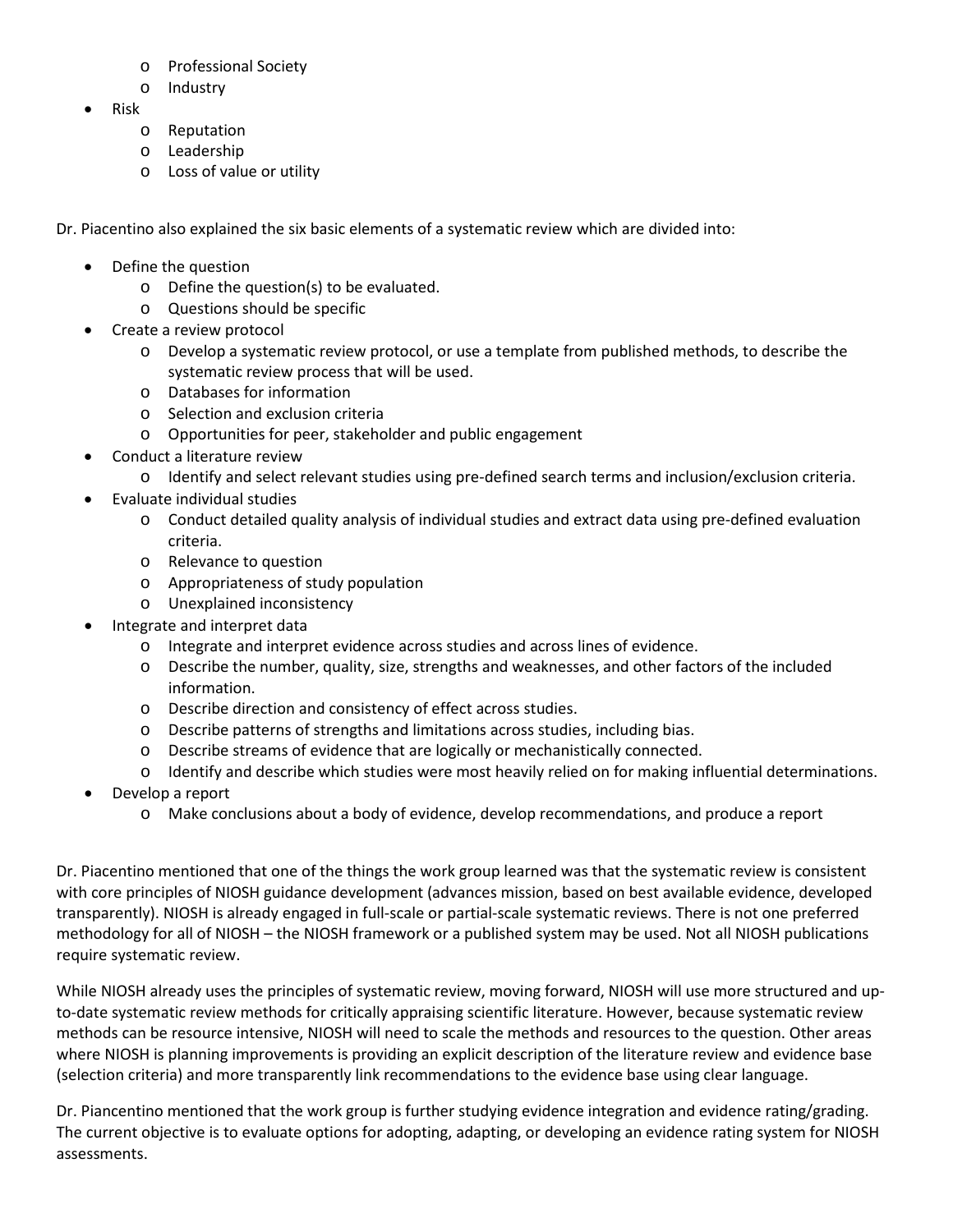Dr. Mendeloff expressed skepticism about some systematic reviews and their application to occupational health questions, specifically the Cochrane review. Dr. Mendeloff mentioned that one problem is some systematic reviews focus too much on methodology and too little on quality of the data. In some cases a single study is published cast in a slightly different light, but it is the same study being included in a systematic review several times, thus distorting the systematic review. The individuals working conducting systematic reviews have a division of responsibilities, and sometimes the authors do not know enough about the data to make good assessment of the evidence.

Dr. Evanoff mentioned that in the Institute for Work and Health in Toronto, questions are normally driven by stakeholders, so it is not so much an academic exercise. In Dr. Evanoff's opinion, the Toronto format is structured better in some ways than the Cochrane review. Stakeholder input can assist in the initial weighting and importance of evidence criteria that are incorporated into a systematic review. Also, some study designs are not well graded in some systematic reviews, despite the importance of their findings. For instance, it is impossible to randomize state-based differences in safety regulations. Dr. Evanoff also commented that obtaining stakeholder input early in the process is important to identifying the correct questions.

Dr. Platner said that systematic review criteria can result in exclusion of nearly every study. NIOSH conducts a diversity of study types, and just because something doesn't include clinical trials doesn't mean that the study is not worth conducting.

Dr. Evanoff mentioned that BSC members are interested in the systematic review and this should be further discussed. Dr. Bonauto mentioned that it is essential how the research results are communicated and how to formulate the research questions at the beginning of the study.

## **Dr. Lauralynn McKernan presented on the Occupational Exposure Bands**

Dr. McKernan started by introducing the NIOSH Occupational Exposure Banding Team and acknowledging the hard work and effort put into this project.

Occupational Exposure Band (OEB) is a mechanism to quickly and accurately assign chemicals into "categories" or "bands" based on their health outcomes and potency considerations. Bands go from A to E, A being least hazardous and E the most hazardous.

There are approximately 1000 chemicals with authoritative OELs (RELs, PELs, CalPELs, TLVs, WEELs, and MAKs). The EPA reports that the Toxic Substances Control Act (TSCA) Chemical Substance Inventory contains over 84,000 chemicals. According to the Society of Chemical Manufacturers and Affiliates (SoCMA), there is no process for EPA to remove chemicals from the list if they are no longer being produced. SoCMA estimates that over half of the chemicals on the list are no longer in production; so, 84000 may be a significant overestimate of what is *actually* in commerce in the U.S.

Dr. McKernan mentioned that to achieve the Occupational Exposure Banding, NIOSH will facilitate more rapid evaluation of health risk, used with minimal data, supporting the application of OEL-ranges for families of materials and will provide a screening tool for the development of RELs. Stakeholders will provide guidance for materials without OELs, identify hazards to be evaluated for elimination or substitution, and will facilitate the application of Prevention through Design principles.

Dr. McKernan indicated that control banding was developed to handle the vast number of chemicals used in industry. It is possible to determine the broad hazard group to which a chemical belongs and on that basis determine the necessary level of control, or control band. Control banding is not currently appropriate for many situations, including "hot" processes, open spray applications, gases, and pesticides. These situations involve more complex exposures requiring additional considerations that are not yet fully addressed by current control banding strategies. In addition, control banding does not yet cover safety hazards, environmental issues, or ergonomic issues.

OEB derived from toxicology and potency and can be used to identify a control strategy. The OEB concept groups together chemicals without authoritative OELs, based on toxicology and potency. Each band is linked to an order of magnitude range of OELs based on benchmark chemicals.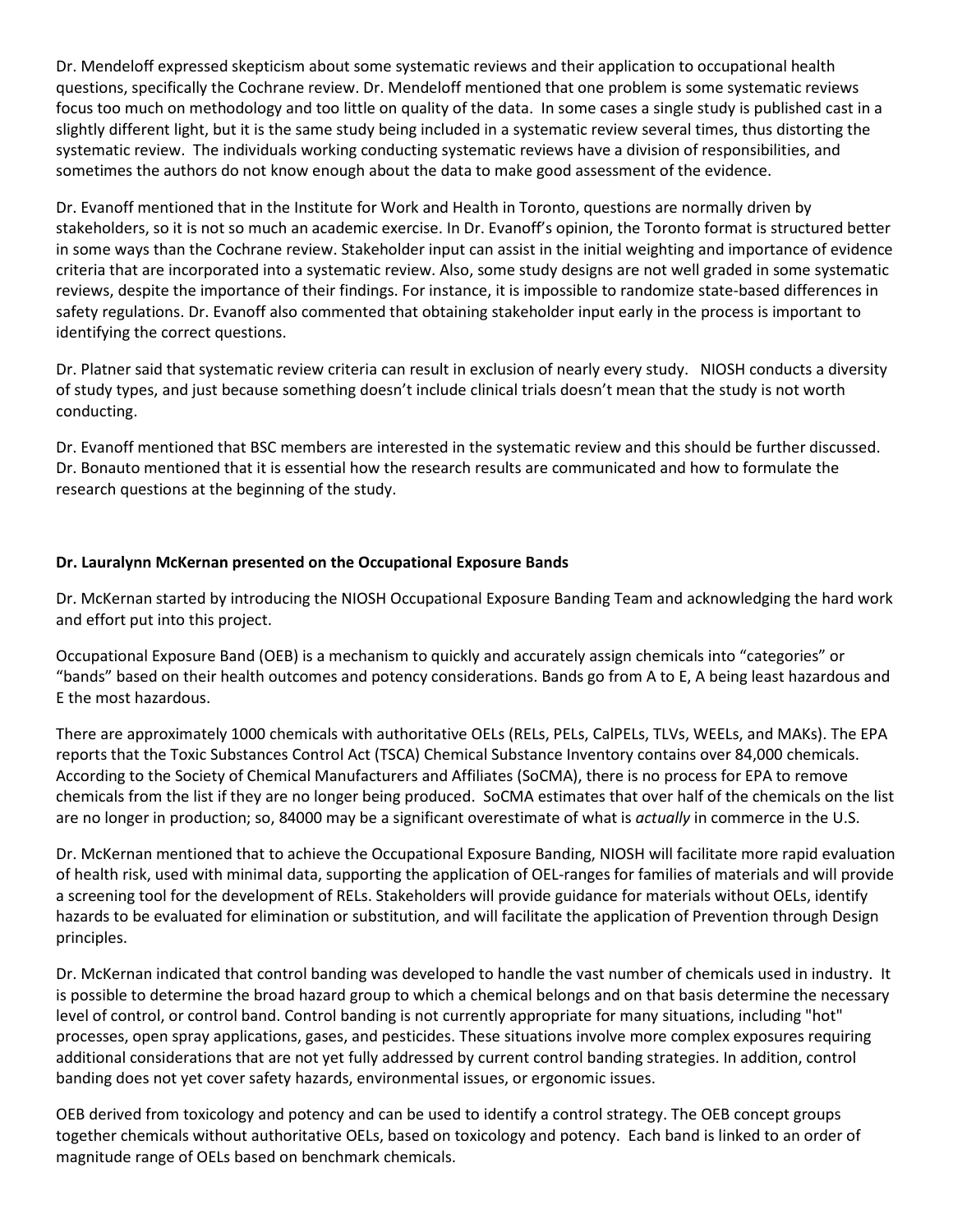A tiered approach is used on OEB where you would start at Tier 1, move on to Tier 2 and Tier 3 as resources become available. Tier 1 is a rapid evaluation with the least data requirements. A Tier 1 evaluation utilizes GHS Hazard Statements and Categories to identify chemicals that had the potential to cause irreversible health effects. Tier 2 assigns bands with more confidence. A Tier 2 evaluation produces a more refined OEB based on point of departure data from reliable sources. Data availability and quality are considered. Tier 3 uses expert judgment and all available data to perform an assessment of health risk. Tier 3 involves the integrating all available data and determining the degree of conviction of the outcome.

Dr. McKernan mentioned that in many cases detailed expertise is needed to make judgements about these various types of toxicity endpoints. Thus we can:

- Tier 1: Rely on existing hazard classifications does not require any independent toxicology evaluation
- Tier 2: Be adequately familiar to find summary from authoritative reviews and in some cases weigh among studies with well-defined criteria
- Tier 3: Be able to review primary data and make judgments about effect adversity

Tiers 1 and 2 are based on the findings for eight standard toxicological endpoints:

- Acute toxicity
- Skin corrosion and irritation
- Serious eye damage and irritation
- Respiratory and skin sensitization
- Germ cell mutagenicity
- Carcinogenicity
- Reproductive/developmental toxicity
- Target organ toxicity resulting from repeated exposure

Regarding the hazard classification, each physical or health hazard is a "hazard class" (e.g., carcinogenicity is a hazard class). A "hazard class" may be sub-divided in the criteria into several "hazard categories" based on the degree of severity of the hazard. Placing a chemical into a "hazard class", and where necessary, a "hazard category", is the concept of classification—determining not only the hazard, but also the severity of the effect.

NIOSH developed a Tier 1 Validation, where compared bands obtained from Tier 1 process for 744 chemicals and compared with full shift OELs from the following authoritative bodies:

- NIOSH Recommended Exposure Limits (RELs)
- OSHA Permissible Exposure Limits (PELs)
- ACGIH– Threshold Limit Values (TLVs)
- AIHA Workplace Environmental Exposure Levels (WEELs)
- California OSHA Program (Cal/OSHA) PELs
- German Maximale Arbeitsplatz-Konzentration (MAK)

The results of these comparisons for vapors were that 76.7% of chemicals had Tier 1 Bands equally or more protective than corresponding OEL-based bands, and 23.3% of chemicals had Tier 1 Bands less protective than the corresponding OEL-based bands. The results of these comparisons for particles were that 84.7 % of chemicals had Tier 1 bands equally or more protective than the corresponding OEL-based bands, and 15.3% of chemicals had Tier 1 bands less protective than the corresponding OEL-based bands.

The overall rate of Tier 1 bands being at least as protective as the OEL was 79.4% (combined vapor and particulate). It is recommended to always do a Tier 2 assessment since about 20% of the time the Tier 1 band is not as protective as the OEL. Possible to skip the Tier 2 process if you get band E in Tier 1.

A Tier 2 approach is an additional level of analysis used when there are no GHS H codes and the outcome of the Tier 1 analysis is incomplete, or an insufficient reflection of the health potency of the chemical. Tier 2 is a semi-quantitative approach that requires that the user do a thorough search of several publically accessible databases in order to retrieve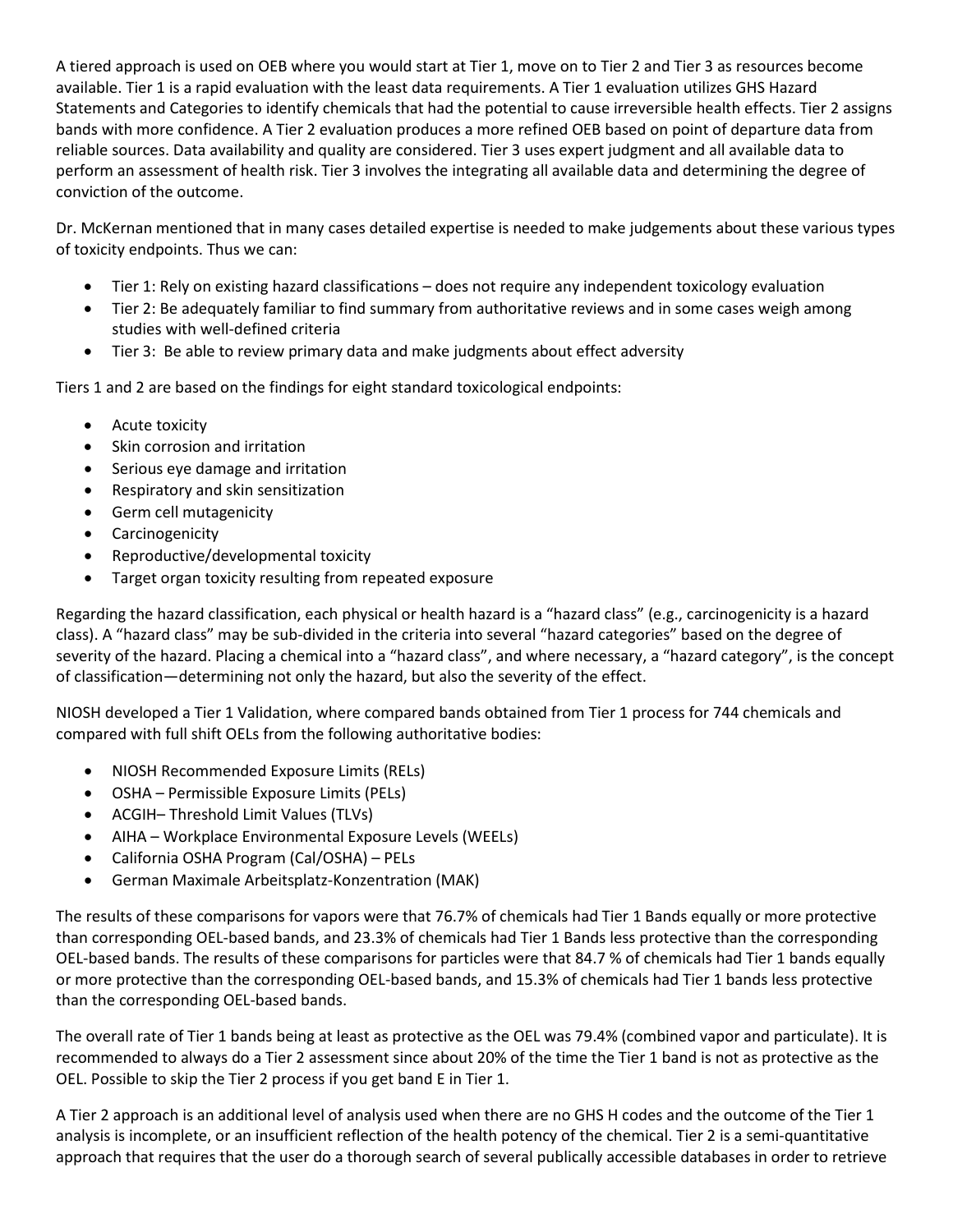hazard information. Tier 2 is performed by a skilled IH or toxicologist, and relies heavily on information gathered from secondary data sources. Examples of these sources are from the government (like CDC and EPA), and professional health agencies. Tier 2 also has a threshold for data sufficiency, meaning that if there isn't enough information available, a Tier 2 evaluation cannot be performed. The strategy for performing Tier 2 is prescriptive and outlined in detail in our document to ensure that the results of the process are consistent among users. After a Tier 2 evaluation, there is potential for a chemical to be moved into a more or less protective band from the Tier 1 OEB.

Dr. McKernan also mentioned some key toxicology concepts where Health-based OEL and OEBs are established following the selection of an adverse (critical) effect endpoint. Chemicals generally cause more than one effect. Not all effects are "adverse" – need to interpret the impact. Characterization of effects can be qualitative (hazard assessment) or quantitative (potency or dose-response assessment). Toxicological expertise and professional judgment to select the endpoint on which to base the assessment with scientifically defensibility is critical.

NIOSH developed a Tier 2 Validation where questions such as the ones listed below are asked:

- Is the Tier 2 process consistent and specific to independent users?
- Do the Tier 2 banding criteria reflect toxicity as determined by an independent evaluation (e.g. OELs)?
- Do new users get the same Tier 2 bands as expert users?
- Do users get the same endpoint specific bands as other users?
- Are there any health effects that band more reliably than others?

In the Tier 2 Validation – phase 1, two groups (expert users and new users) completed the Tier 2 process on 102 chemicals. Comparisons were made of the chemicals with OELs to the OELs banded. This validation used different scales and units for vapors (ppm) and particles (mg/m<sup>3</sup>) and it was done separately for NIOSH and both users.

The expected project outputs are:

- NIOSH guidance document
- OEB training class, blended –learning option
- Emergency response modifier
- Overall process, including the decision logic
- Tools to facilitate finding and evaluating hazard data and assign chemicals to hazard bands
- Electronic tools to help users create OEB online
- Education materials for Health & Safety professionals, managers, emergency responders, and workers

Dr. Evanoff complimented the presentation on how NIOSH is using the resident expertise to produce good things.

Dr. Armenti asked if stakeholders were company industrial hygiene and environmental health and safety people. Dr. McKernan mentioned that those are some of the stakeholders; a lot of the pharmaceutical companies and chemical companies are already doing these types of banding. Dr. Armenti wondered if the computer program will aid smaller companies. Dr. McKernan mentioned that it might help, but the IH or other professional will be a critical part of the process, so it will not be completely automated via spreadsheet. Dr. McKernan also mentioned that the spreadsheet is developed as a tool to help the process, and not necessarily as a do-it-alone platform.

Dr. Bonauto mentioned that some chemicals might have different biological effects, and also it is important to not group all of them as it might not have the same effect or toxicity.

Dr. Frederick asked if any stakeholder has done the same analysis and came with the same results. Dr. McKernan mentioned that some stakeholders have done some analysis, and what we learned is that a high percentage ended up in the same point. But there were some differences with the intermediate bands and now we are trying to figure out why that is.

Dr. Frederick thought that NIOSH was going to set a specific control band for a number of chemicals, but with new information becoming available every minute, it makes sense to go through the process and determine a band class with the most up-to-date information.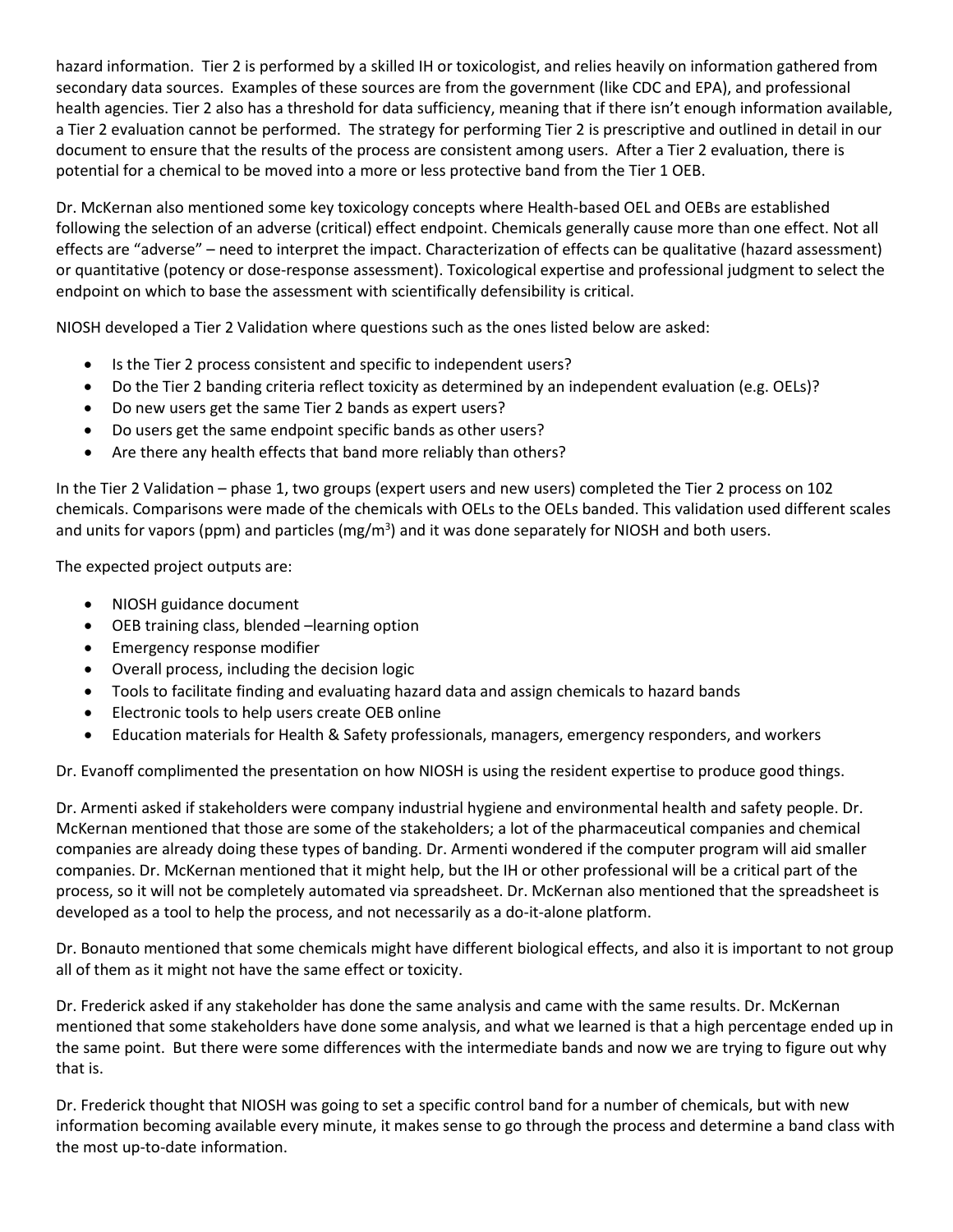## **Christy Forrester presented on the Research Translation Office Update**

Dr. Forrester started the presentation stating that NIOSH aims to move our science into practice by collaborating with partners and stakeholders on the adaptation, adoption, and use of NIOSH knowledge, interventions, and technologies. To do this, NIOSH takes an approach called research to practice, or r2p, where NIOSH moves science to the practice community along a pathway intended to improve worker safety and health.

Dr. Forrester mentioned the six (6) core elements that make up the r2p approach. Each of the elements uniquely contributes to workplace safety. The interactions and confluences of these elements, however, is what leads to measurable impact and directly aligns with the full mission of NIOSH. These elements are:

- Partnerships
- Intramural Science
- Extramural Science
- Technology Transfer
- Communication
- **Evaluation**

Traditionally, r2p at NIOSH has focused largely on translating our science into publications and products, and disseminating these products to our stakeholders. NIOSH has raised awareness through efforts, improved and expanded channel selection, and learned more about NIOSH audiences, increasingly reaching more and more of the stakeholders. NIOSH has tracked, measured, and reported outcomes both at the Institute level and project level, focusing on evaluation metrics of reach, such as website traffic, social media followers/fans/likes, blog traffic and numbers of publications disseminated.

Some good examples of products that have been moved into the practice community include the NIOSH Pocket Guide and the NIOSH Manual of Analytical Methods. Other examples include the Workplace Violence Prevention for Nurses, The Silica/Asphalt Milling Machine Partnership, and the Youth@Work – Talking Safety Curriculum. Each of these efforts was strengthened, promoted, and sustained through collaboration and Confluence of core elements for r2p – providing insight on how NIOSH might improve r2p to extend beyond reach and into the future.

This r2p initiative raised questions such as…

- How can we not only reach, but engage our audiences?
- How can we get our knowledge, technologies, and practices USED? Adopted, adapted, or applied?
- How can we influence change and inspire ACTION to improve workplace safety and health?
- How do we achieve measurable and sustainable IMPACT?

The NIOSH Research Translation Office (RTO) was created October year to address these sorts of questions. The mission is to advance the use, adoption, and adaptation of NIOSH knowledge, interventions, and technologies. We seek to accomplish this mission by engaging the core elements of r2p to improve collaboration, systems efficiency, and capacity.

Science, both intramural and extramural, is the basis of NIOSH translation products. Over the past 6-8 months RTO engaged the NIOSH Division and Laboratory leadership to better understand:

- What is their main ingredient their priorities?
- What impact do they seek?
- What science would they most like to see translated into action?
- What are their r2p needs?
- How can RTO help to get their science adapted, adopted, or applied?
- What tools, systems, or strategies might RTO contribute to facilitate this move from science to practice?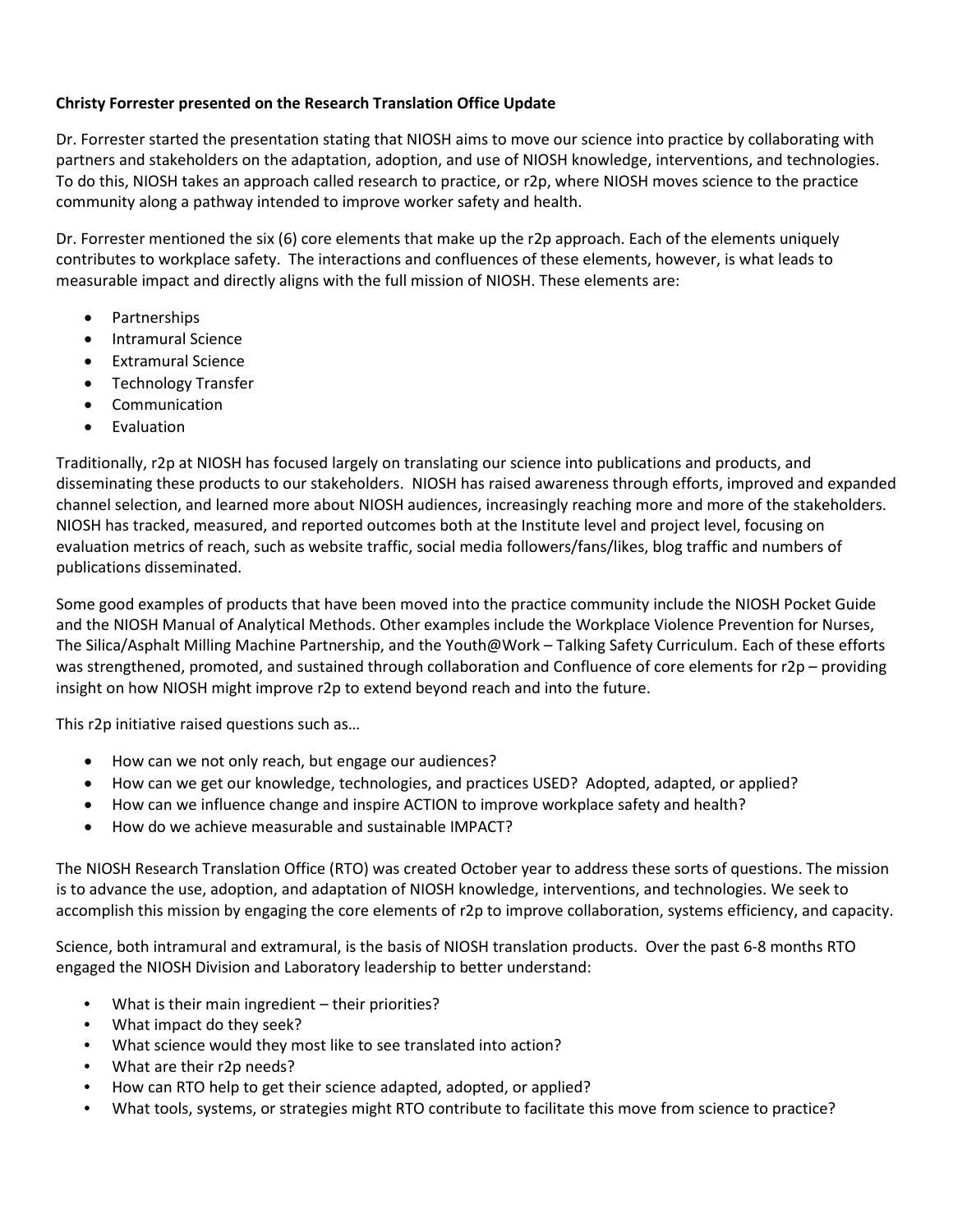Thus far, we have met with 9 of the 11 Divisions and Laboratories and what we have learned is that there is a wide variety of r2p needs and priorities. Some examples include:

- Marketing
- Locating new audiences for existing technology solutions
- Providing support for translational research efforts; and
- Advancing mobile app sustainability

Engaging the communication core element, NIOSH developed and implemented an internal messaging calendar to improve the coordination, consistency, transparency, planning, and content of NIOSH communication and dissemination efforts. The calendar is hosted through SharePoint on an internal server, available to all NIOSH staff, and provides an internal online workspace where staff can collaboratively post and coordinate communication efforts by topics, observances, conferences or events, product releases, blog entries, and news updates. The NIOSH Communication Office manages the calendar and hosts a weekly teleconference to share and discuss this information among NIOSH health communication specialists and social media channel managers.

NIOSH has also engaged the NORA sector councils and Center Grantees to learn about their r2p interests and needs and how partners might benefit from NIOSH r2p systems, models, and tools. There are few opportunities for all NIOSH extramural partners to interact as a whole. The NIOSH Center Directors meeting, for example, is held only once a year.

Dr. Courtney asked about how RTO deals with the external community and intellectual property (IP) identification. Dr. Forrester mentioned that she has not run into that yet; the goal is to get the product used, and not competing with other IP's. Leslie Nickels mentioned that our commitment during the last year was to expand the office and increase the exposure to the external community and choose grantees for pilots and increase interaction with the NORA office. At the moment, NIOSH is looking at a case by case basis and is cautious about how that information can be evaluated through the communications office. Dr. Platner mentioned that the problem with NIOSH funded products is the reverse of what the private industry does. NIOSH wants manufacturers to adopt the technologies, whereas the manufacturers want to be more protective of IP.

Dr. Peek-Asa mentioned that sometimes depending on what it is, it is easier to sell something than to give it away to make it more effective and also wondered if there is a plan to evaluate the efficiency of this and wonders about measuring reach. Leslie Nickels mentioned that measuring reach is important and the NIOSH RTO is trying to measure reach and impact on these programs. Garrett Burnet mentioned that trying to get impact from some things can be convoluted, and some of the evaluations are focused into a binary system of whether it worked or it did not work.

Dr. Evanoff was intrigued about the concept of the calendar, initially intended to facilitate communications internally and initially it was behind the firewall. The other piece was an opportunity to share files and finally an opportunity for scheduling recurring meetings. It seem like a low cost way to promote communication internally. Leslie Nickels mentioned that these are pilot steps, started internally initially, and then maybe next year have a conversation to be more inclusive of the stakeholders.

Dr. Evanoff asked in terms of how NIOSH internal funded projects are being disseminated and if there are plans to enhance traction and multiply efforts with low cost. Dr. Kitt mentioned that the NIOSH office is looking into how to expand on these comments.

Dr. Rogers asked about the practitioners' community and asked whether certain interventions worked, how it worked, why it did not work. Dr. Rogers also mentioned that sometimes it is 10-years later when solutions are being adopted, and how things translate into real world scenarios.

Dr. Platner asked about the research communication, and asked about indexing the information into the right venues and websites and promote NIOSH to participate in disseminating and improving research communication. John Decker mentioned that though it does not relate to indexing, NIOSH is now submitting all the pubs into the NIH system. Dr. Evanoff asked if NIOSH tracked pubs. Dr. McKernan mentioned that all of them are recorded on NIOSTIC-2.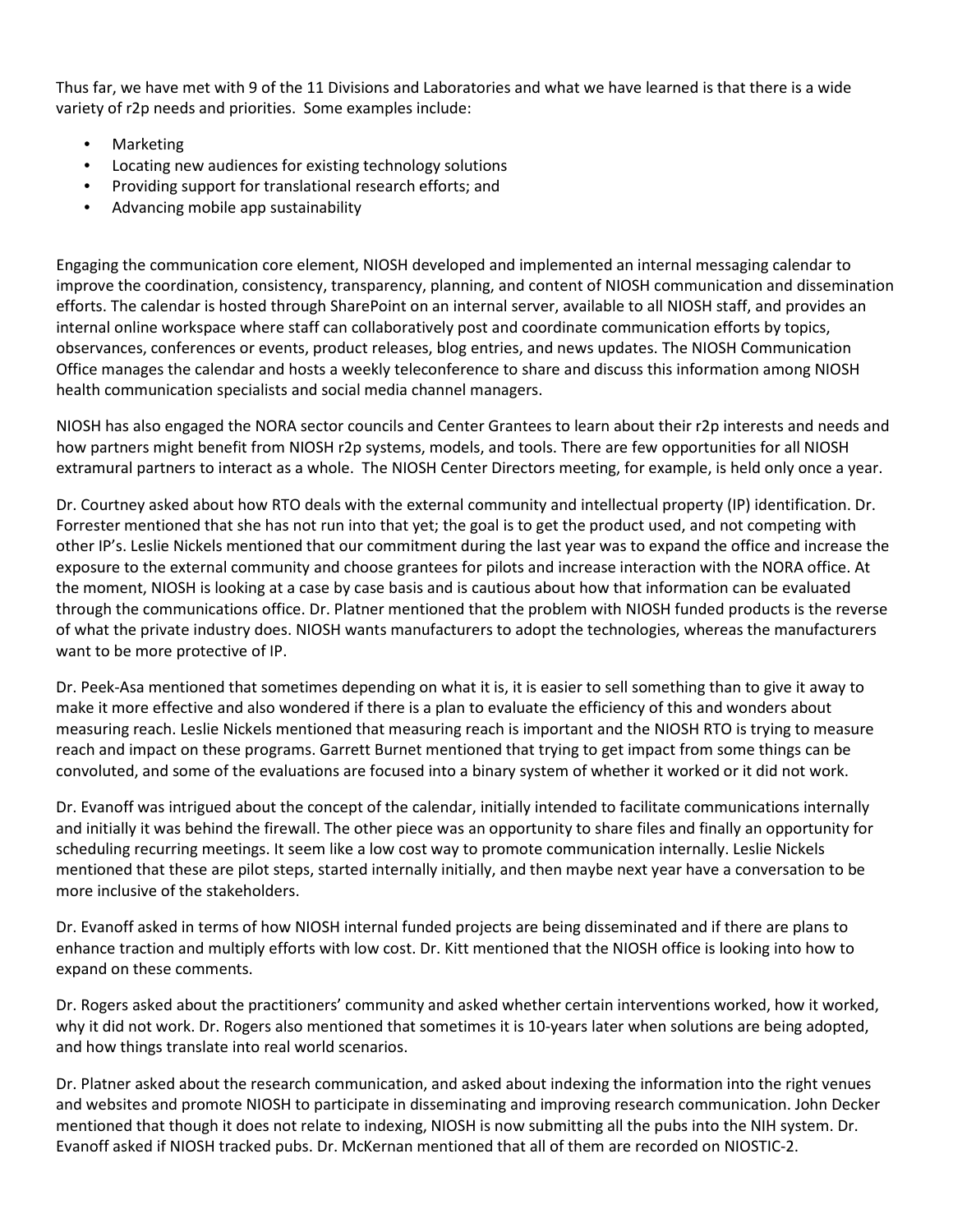Dr. Bonauto mentioned that it would be a good idea to summarize the research documents into simple things as "This is why we did the research, and this is how it affects you."

Leslie Nickels mentioned that most of these initiatives are happening from the Division of Surveillance, Hazard Evaluation, and Field Studies (DSHEFS) and talked briefly about cyber security and protecting sensitive data. Mr. Burnett mentioned that there are protocols within CDC about protecting these information.

Mr. Decker inquired about public comments. None received.

Next meeting will be not before April 2016.

Other issues or items, please email Mr. Decker and Dr. Rogers.

Meeting Adjourned at 1:55 pm ET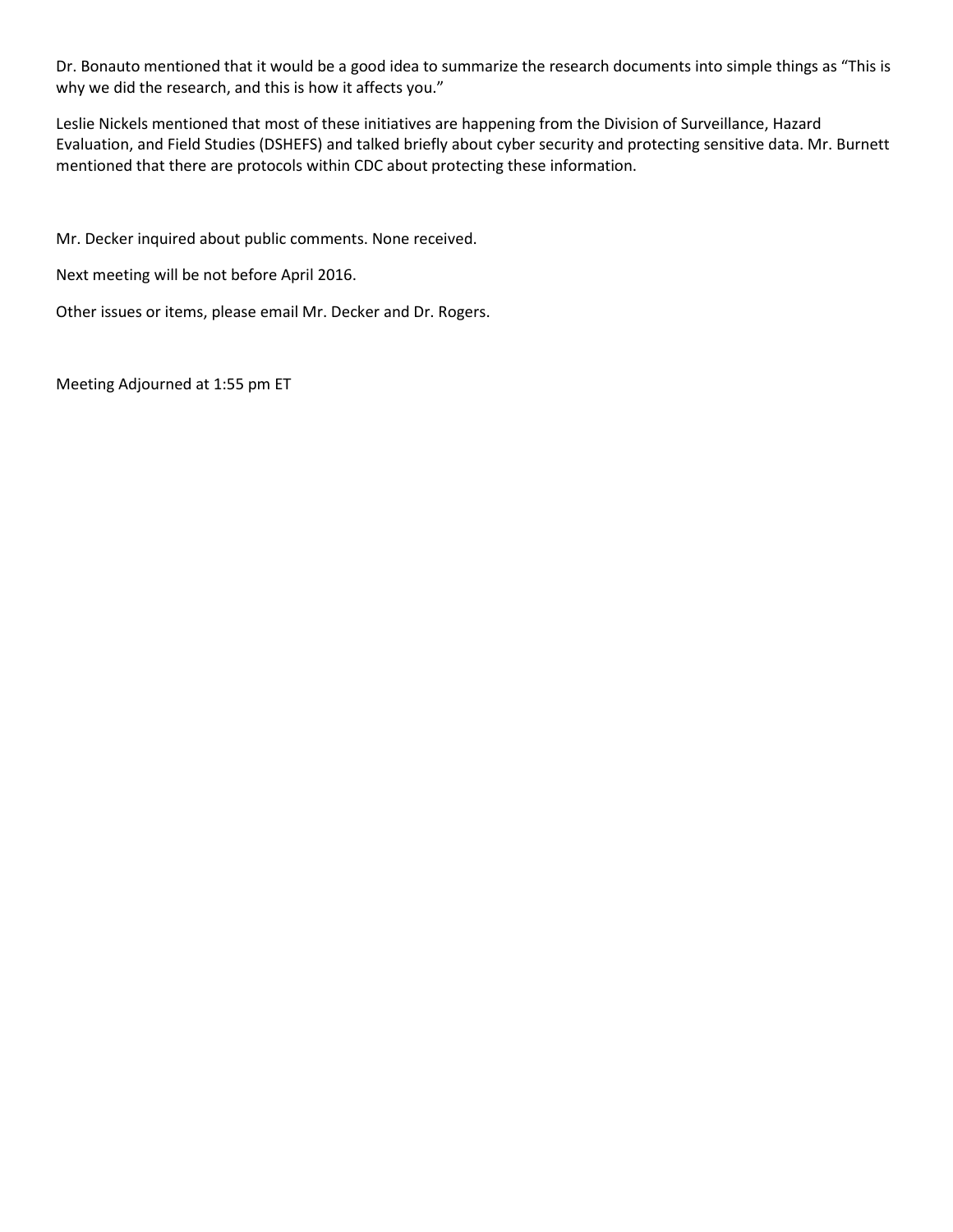**Department of Health and Human Services Centers for Disease Control and Prevention National Institute for Occupational Safety and Health Board of Scientific Counselors (BSC) Sixty-Fifth Meeting September 22, 2015 NIOSH Offices 395 E Street, S.W., Suite 9000 Washington, DC 20201**

**\_\_\_\_\_\_\_\_\_\_\_\_\_\_\_\_\_\_\_\_\_\_\_\_\_\_\_\_\_\_\_\_\_\_\_\_\_\_\_\_\_\_\_\_\_\_\_\_\_\_\_\_\_\_\_\_\_\_\_\_\_\_**



| <b>Time</b>  | <b>Topic</b>                                                                                   | <b>Presenter</b>                                                                      |
|--------------|------------------------------------------------------------------------------------------------|---------------------------------------------------------------------------------------|
| $8:30$ a.m.  | Welcome and Introductions<br>Meeting Logistics<br>Conflict of Interest Declarations            | Mr. John Decker, Designated Federal<br>Official, NIOSH                                |
| $8:45$ a.m.  | Agenda, Announcements, and Approval of Minutes                                                 | Dr. Bonnie Rogers, Chair, NIOSH BSC                                                   |
| $9:00$ a.m.  | Director's Opening Remarks                                                                     | Dr. John Howard, Director, NIOSH                                                      |
| $9:30$ a.m.  | <b>Structuring Labor-Management Participation</b><br>in Research Partnerships - NIOSH Response | Dr. Margaret Kitt, Deputy Director for<br>Program, NIOSH                              |
| $10:15$ a.m. | <b>Break</b>                                                                                   |                                                                                       |
| $10:30$ a.m. | <b>Systematic Review and Grading Evidence</b>                                                  | Dr. John Piacentino, Associate Director<br>for Science, NIOSH                         |
| $11:30$ p.m. | Lunch                                                                                          |                                                                                       |
| $12:30$ p.m. | Occupational Exposure Bands                                                                    | Dr. Lauralynn McKernan, Deputy Director,<br>Education and Information Division, NIOSH |
| $1:30$ p.m.  | <b>Research Translation Office Update</b><br><b>NIOSH</b>                                      | Ms. Christy Forrester, Health Scientist,                                              |
|              |                                                                                                | Mr. Garrett Burnett, Health Communications<br>Specialist, NIOSH                       |
| $2:30$ p.m.  | Summary & Wrap-up, Future Agenda Items, Meeting<br>Dates, Closing Remarks, Public Comments     | Dr. Bonnie Rogers, Chair, NIOSH BSC                                                   |
| $3:00$ p.m.  | <b>Adjourn</b>                                                                                 |                                                                                       |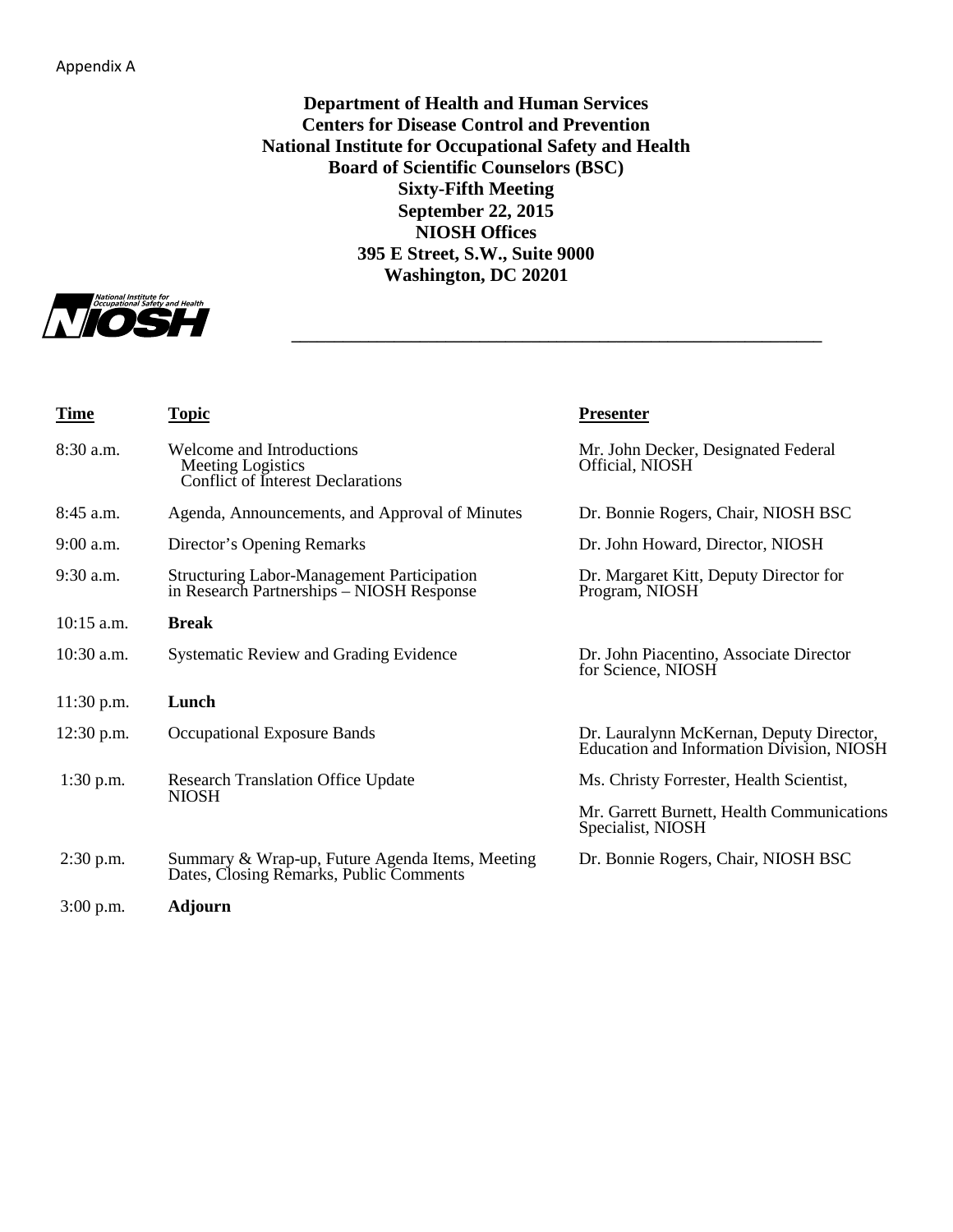## **Board of Scientific Counselors 395 Patriots Plaza, SW Washington, DC 20201 September 22, 2015**

#### **Retiring Members of the Board of Scientific Counselors (BSC)**

Several members of the Board are completing their terms at the end of 2015. NIOSH thanks everyone for contributing their time to help advance high quality science at NIOSH.

David Bonauto, M.D., M.P.H. Washington State Department of Labor and Industries

Darryl Hill, Ph.D., C.S.P. Johnson Controls, Inc.

Michael Larranaga, C.I.H., C.S.P, P.E., Ph.D. Ramboll Environ

John Mendeloff, Ph.D. University of Pittsburgh

Corinne Peek-Asa, M.P.H., Ph.D. University of Iowa

James Platner, Ph.D., C.I.H. The Center for Construction Research and Training (retired)

#### **Budget**

The budget proposals pertinent to NIOSH are provided below:

House Committee:

- Total program level: \$341.100 million, \$6.237 million above FY 2015 and \$57.682 million above FY 2016 the President's budget proposal.
- Restores FY 2016 President's budget proposal cuts to NORA Agriculture, Forestry and Fishing (AgFF) sector and Education and Research Centers (ERCs).
- Funds previously set-aside for Lake Lynn to be used to acquire a new mine safety and health research facility. Funding from prior unobligated Individual Learning Accounts (training accounts for staff) would be rescinded to support payment of the facility
- Terminates Section 225 -- The HHS "Nonrecurring expenses fund" (NEF) and rescinds the unobligated balance

Senate Committee:

- Total program level: \$305.887 million, \$28.976 below FY 2015 and \$22.469 above FY 2016 President's budget proposal.
- Eliminates funding for AgFF, which received \$24.000 million in FY 2015
- Restores \$27.445 million for ERCs, which were eliminated in the FY 2016 presidential budget proposal.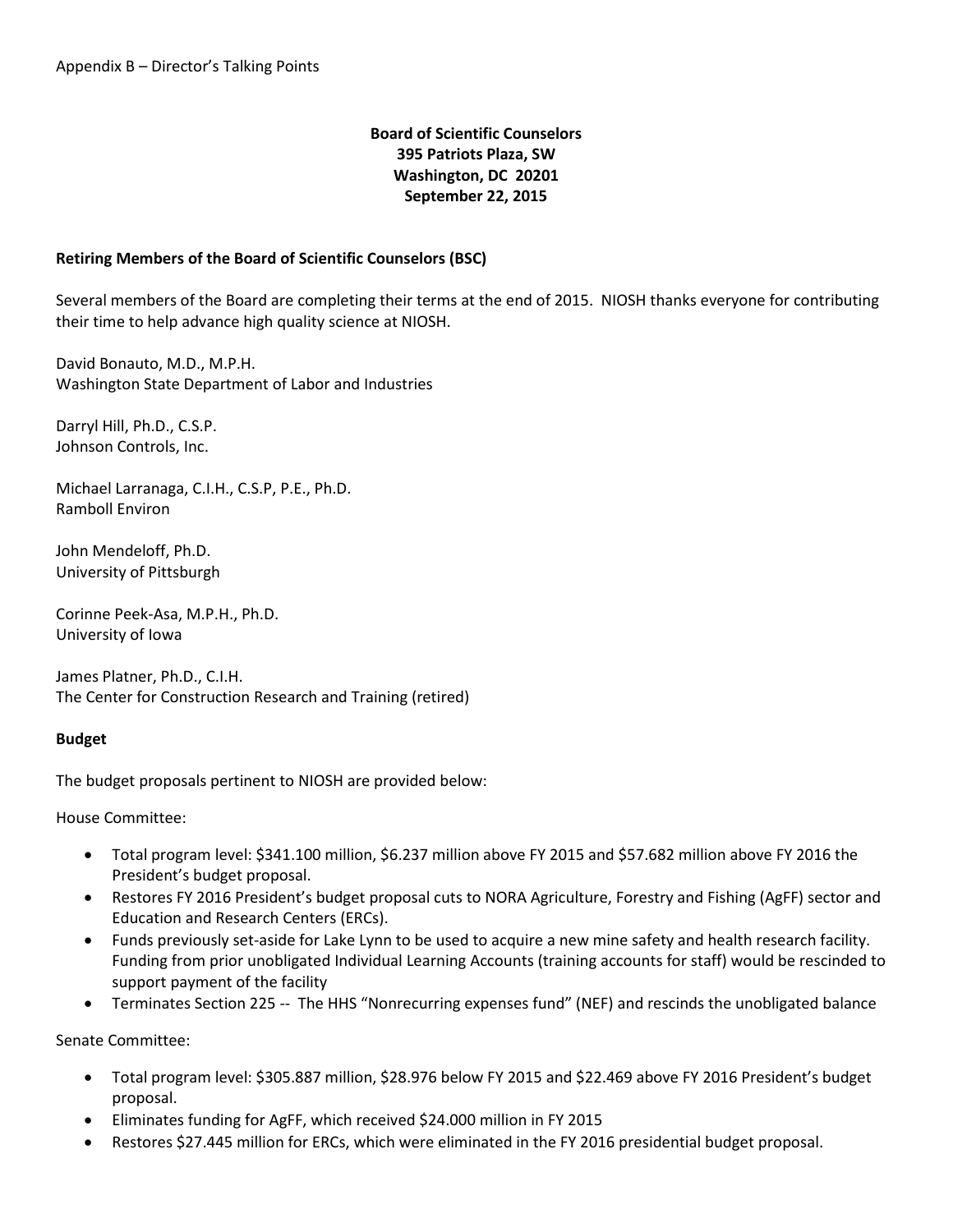- Eliminates funding for Healthier Workforce Center, which received \$4.976 million in FY 2015 and the same funding in the FY 2016 PB
- Funds for repairing Lake Lynn facility can be used to acquire a replacement facility
- Continues a provision that permits CDC to transfer funds that are available for ILAs.
	- o New provision rescinds unobligated carry-over balances from previous appropriations acts for ILAs
- Includes modified bill language directing funding from the NEF to be expended only by the NIH for carrying out section 301 and title *N* of the PHS Act with respect to biomedical research

## **Organizational and Personnel Announcements**

- Angela Morley, JD, MPH, has joined the NIOSH Associate Director for Science Office, where she serves as Human Research Regulatory Administrator. She also chairs the NIOSH Institutional Review Board and directs the NIOSH Human Research Protection Program.
- Jon Szalajda has been selected as Deputy Director of NIOSH's National Personal Protective Technology Laboratory (NPPTL).
- Roger Rosa, long time BSC Executive Secretary and Designated Federal Official, has retired from NIOSH.
- Kathleen Kreiss, Branch Chief of the Field Studies Branch (Division of Respiratory Disease Studies), has retired.
- David Baden, former NIOSH Management Officer, has transferred to the CDC Office of the Chief Financial Officer.
- Maggie Ivory, after more than 40 years of service, has retired from the Division of Applied Research and Technology (DART).

## **Currently or Recently Available for Public Review and Comment**

**Open for Comment.** Docket 288: **A Vapor Containment Performance Protocol for Closed System Transfer Devices Used during Pharmacy Compounding and Administration of Hazardous Drugs,** closes 11/19/2015**.** The purpose of the protocol is to test a closed system transfer device's (CSTD) capability to perform as a closed system during preparation of hazardous prescription drugs. During an evaluation of the protocol, registered pharmacists, familiar with the use of CSTDs, tested the protocol's prescribed compounding and administration tasks using five commercially available CSTDs. They also performed the assigned tasks using a negative control condition without a CSTD. Prescribed tasks were performed in a NIOSH-developed environmental test chamber with 70% isopropyl alcohol (IPA) as the challenge agent. A highly specific gas analyzer, with measurement capabilities specific to IPA and with a low limit of detection (LOD), was used to detect vapor concentrations of escaped IPA during the tasks. The protocol is not intended for CSTDs designed to operate using air-cleaning technologies. This protocol has multiple applications and can be used by manufacturers to evaluate prototype CSTDs, by consumers to compare CSTD products, or by jurisdictions wishing to adopt the protocol for a CSTD performance certification procedure.

*Recently Closed.* Docket 233-A: **NIOSH List of Antineoplastic and Other Hazardous Drugs in Healthcare Settings: Proposed Additions to the NIOSH Hazardous Drug List 2016**, closed 7/27/2015. The NIOSH Alert: "Preventing Occupational Exposures to Antineoplastic and Other Hazardous Drugs in Health Care Settings" was published in September 2004. This Alert contained Appendix A which was a list of drugs that were deemed to be hazardous and may require special handling. This list of hazardous drugs was updated in 2010, 2012 and 2014. For this update, NIOSH reviewed the recommendations of the peer reviewers and stakeholders and determined that 33 drugs, in addition to 3 drugs with manufacturer's warnings, had one or more characteristics of a hazardous drug and this list of 36 drugs was published for public comment.

*Recently Closed.* Docket 286: **Occupational Safety and Health Research and Related Activities; Administrative Functions, Practices, and Procedures; Removal of Part 80**, closed 09/14/2015. HHS promulgated Part 80 of Title 42 to facilitate Section 21(a)(1) of the Occupational Safety and Health (OSH) Act of 1970 (29 U.S.C. 670(a)(1)), which authorizes the Director of NIOSH to conduct educational programs to provide an adequate supply of qualified personnel to carry out the purposes of the OSH Act. Part 80 established tuition fees for such training, as authorized by 31 U.S.C. 483a (31 U.S.C. 9701, as revised by Pub. L. 97-258, September 13, 1982), which permits agencies to "prescribe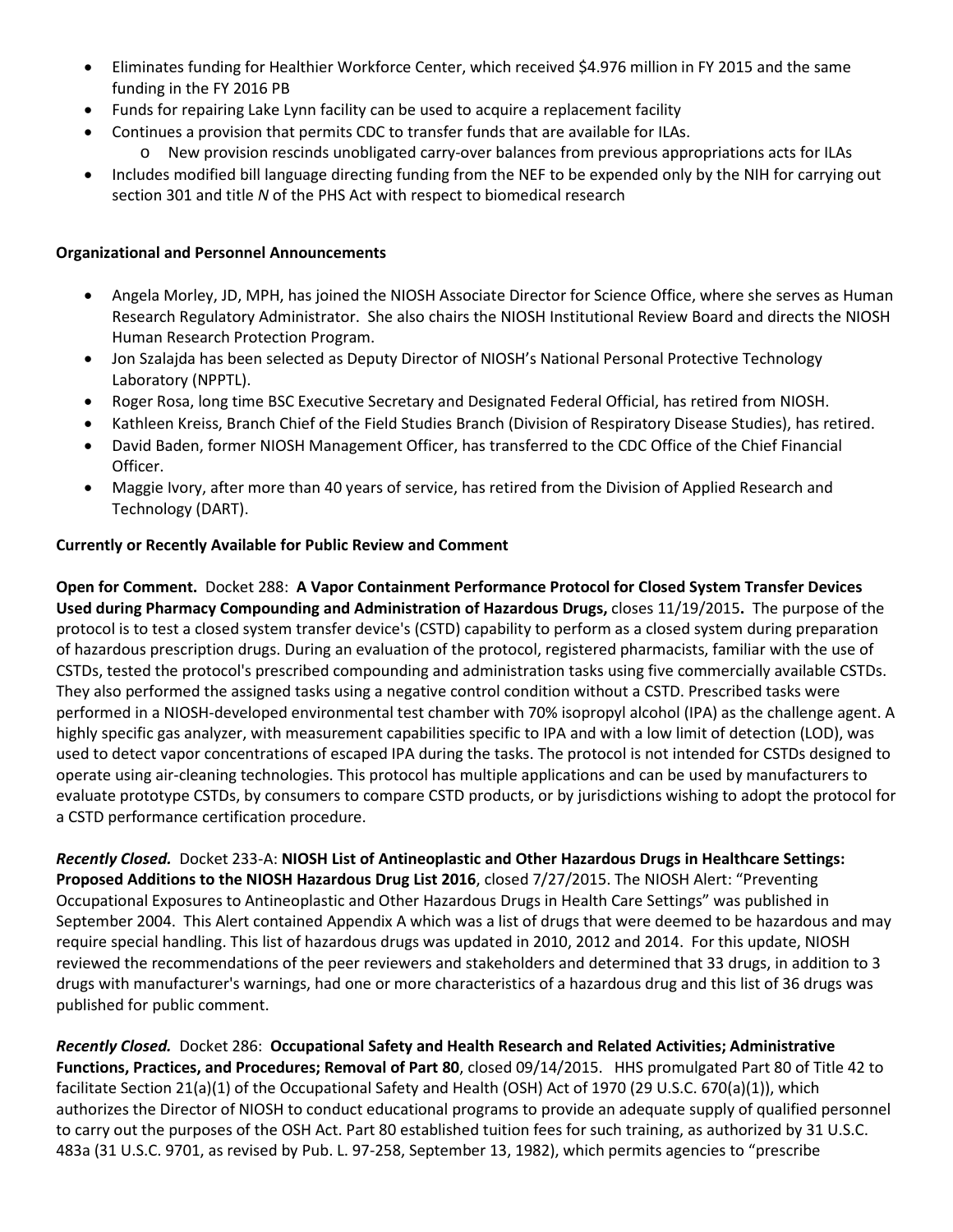regulations establishing the charge for service or thing of value provided by the agency." In accordance with section 6 of Executive Order 13563, HHS conducted a retrospective analysis of its existing rules, determined Part 80 to be obsolete, and is proposing the removal of Part 80 from Title 42.

#### **New Programs and Initiatives**

- NIOSH Research Rounds Newsletter: In July, NIOSH introduced the new NIOSH Research Rounds newsletter. This monthly on-line bulletin summarizes selected research projects and products in lay language for stakeholders and the general public, supplementing our existing e-newsletter of record, NIOSH e-News.
- NIOSH announces a new digital publication product called "NIOSH eDoc," which presents workplace safety and health information in a way that is accessible and easy to use on any mobile device, desktop, or laptop computer. This addresses a need of stakeholders who expressed interest in a mobile-friendly format for NIOSH documents. The first NIOSH document to be available in the new eDoc format is Ergonomic Solutions for Retailers: Prevention of Material Handling Injuries in the Grocery Sector (NIOSH Publication No. 2015-100). This booklet for retailers and safety experts illustrates the use of mechanical assist devices for safer materials handling in grocery work. The NIOSH Web team is transitioning NIOSH topic pages (Web pages) to a new responsive design template that allows readers to access this information using various mobile devices such as tablets and smart phones. One resource that is being updated in this new template so that it will be more accessible to small business users is the NIOSH Small Business Resource Guide.
- Musculoskeletal disorders (MSD) account for approximately 35% of the lost-time injuries and illnesses in the workplace, costing over \$15 billion per year and accounting for a significant portion of the overall national disabling injury burden. The Musculoskeletal Disorders Health and Safety Cross-Sector has adopted a more focused research approach to address these conditions through surveillance, effective interventions, and communication dissemination. Through a unique collaboration with the Ohio Bureau of Workers Compensation, NIOSH's Center for Workers' Compensation Studies, and NIOSH's Economic Research and Support Office, the MSD Health and Safety Cross-Sector will be able to bring an economic analysis component to its research. The program has just issued an internal funding announcement for FY16, FY17 and FY18 that is anticipated to develop small research projects from across the Institute addressing the revised focus previously mentioned. Dr. Stephen Hudock was named Manager of the MSD Health and Safety Cross-Sector, effective June 1st, 2015. Dr. Hudock received his Ph.D. In Interdisciplinary Engineering (specializing in Occupational Ergonomics) from Texas A&M University following a long-term training assignment. Dr. Hudock is also the Team Leader for the Human Factors and Ergonomics Research Team within DART.
- The CDC Foundation has established the Thomas R. Waters Memorial Scholarship for Ergonomics Research at the website[: http://www.cdcfoundation.org/what/program/waters-scholarship.](http://www.cdcfoundation.org/what/program/waters-scholarship) The fund is established in memory of Dr. Waters who passed away suddenly in October 2014. The fund will provide partial scholarships to graduate students conducting research in the area of human factors/ergonomics with an emphasis on occupational safety and health. The fund can accept both corporate and individual donations.
- NIOSH pilot-tested a new NIOSH internship program through the Oak Ridge Associated Universities (ORAU) known as the Collegiate Leaders in Occupational Safety and Health program. NIOSH/Cincinnati had seven interns through this 10-week program. Interns conducted or assisted in research projects in labs and offices in three NIOSH divisions. They participated in an orientation to NIOSH and a weekly seminar series with presentations by NIOSH researchers. The interns ended their program with a presentation of their work in a poster session, which they also presented during NIOSH Bring Your Child to Work day. NIOSH/Cincinnati is now working on an interagency agreement with ORAU to continue this program.

#### **Upcoming NIOSH Publications**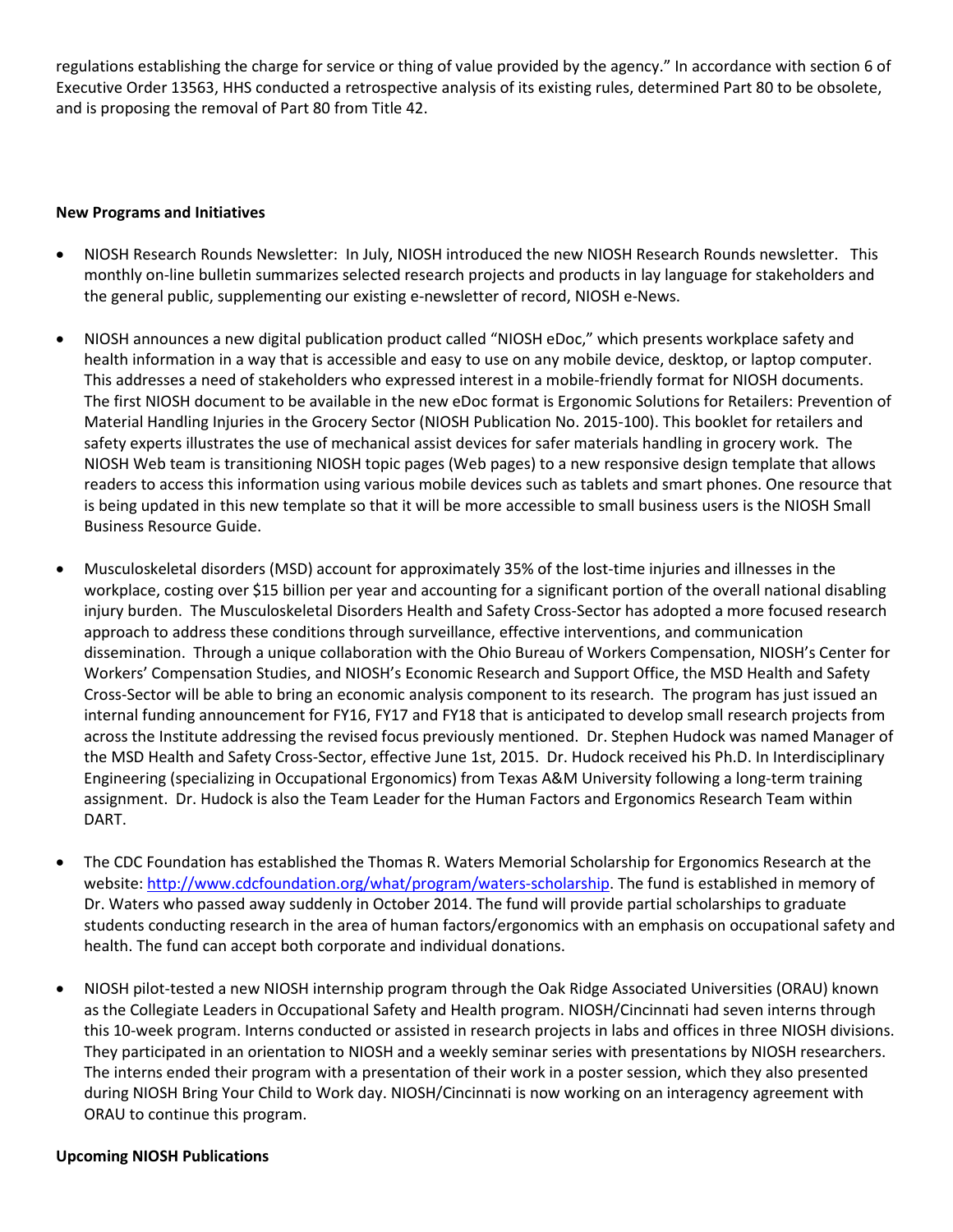- Criteria for a Recommended Standard: Occupational Exposure to Heat and Hot Environments
- Criteria for a Recommended Standard: Occupational Exposures to Diacetyl and 2, 3-pentanedione
- Criteria for a Recommended Standard: 1-Bromopropane
- Current Intelligence Bulletin: Neurological Effects of Manganese Exposure to Welders
- NIOSH Current Intelligence Bulletin: Update of NIOSH Carcinogen Classification and Target Risk Level Policy for Chemical Hazards in the Workplace
- NIOSH/OSHA Hazard Alert: Health and Safety Risks for Workers Involved in Manual Tank Gauging and Sampling at Oil and Gas Extraction Sites

#### **Recently Released NIOSH Publications**

- Published a new *Best Practices: Engineering Controls, Work Practices, and Exposure Monitoring for Occupational Exposures to Diacetyl and 2,3-Pentanedione*. Workers who handle diacetyl or work in areas where diacetyl exposure occurs are at risk of developing severe lung disease if their exposures are not properly controlled. NIOSH has developed guidance in a variety of areas to reduce workers' exposures to diacetyl through engineering controls, best work practices, and methods for monitoring airborne exposures. This document discusses engineering control approaches for a range of common production processes, including: weighing and handling of flavorings and flavoring ingredients; filling, mixing, and emptying flavor mixing tanks, and; loading and unloading of powder blenders. Twelve sketches showing the control approach and pertinent design criteria for each of these unit processes are included in the document which is available at:<http://www.cdc.gov/niosh/docs/2015-197/default.html>
- EID staff co-authored the joint NIOSH/ASSE document "Overlapping Vulnerabilities: The Occupational Safety and Health of Young Hispanic Immigrants in Small Construction Firms". This document was released at a press conference with both NIOSH and ASSE representatives for North American Occupational Safety and Health week in May, and has led ASSE to plan an intervention effort specifically aimed at improving workplace safety and health for workers who belong to multiple vulnerable groups. This report has been widely noted and well received.
- All 54 versions of the NIOSH-numbered documents for *Youth@Work-Talking Safety*, a foundational curriculum in workplace safety and health, are published to the NIOSH Website. The *Talking Safety* curriculum is aligned with the Common Core State Standards, the Common Career Technical Core, and the National Health Education Standards. It is customized for all U.S. states and territories.<http://www.cdc.gov/niosh/talkingsafety/>
- Five new NIOSH Skin Notation Profiles have been published. These documents provide information about the dermal hazard associated with chemical exposures.
	- o [Aldrin \[CAS No. 309-00-2\]](http://www.cdc.gov/niosh/docs/2015-191/)
	- o [Aniline \[CAS No. 62-53-3\]](http://www.cdc.gov/niosh/docs/2015-192/)
	- o [Capatfol \[CAS No. 2425-06-1\]](http://www.cdc.gov/niosh/docs/2015-193/)
	- o [Dieldrin \[CAS No. 60-57-1\]](http://www.cdc.gov/niosh/docs/2015-194/)
	- o [Dinitro-o-cresol \[CAS No. 534-52-1\]](http://www.cdc.gov/niosh/docs/2015-195/)
- NIOSH Publication 2015-117 The Hospital Respiratory Protection Toolkit was developed in collaboration with OSHA and the California Department of Public Health to assist hospitals in developing and implementing respiratory protection programs. <https://www.osha.gov/Publications/OSHA3767.pdf>
- NIOSH Publication 2015-201, "Reducing Musculoskeletal Disorders among Airport Baggage Screeners and Handlers," reports on two case studies that evaluated mechanical lift aids to determine if they could reduce the risk of work-related musculoskeletal disorders in airport baggage and screening. The devices reduced some physical WMSD risk factors such as hand loading and spinal compression force.

#### Other Recent NIOSH Publications

• NIOSH Training for Nurses on Shift Work and Long Work Hours. DHHS (NIOSH) Publication No. 2015-115.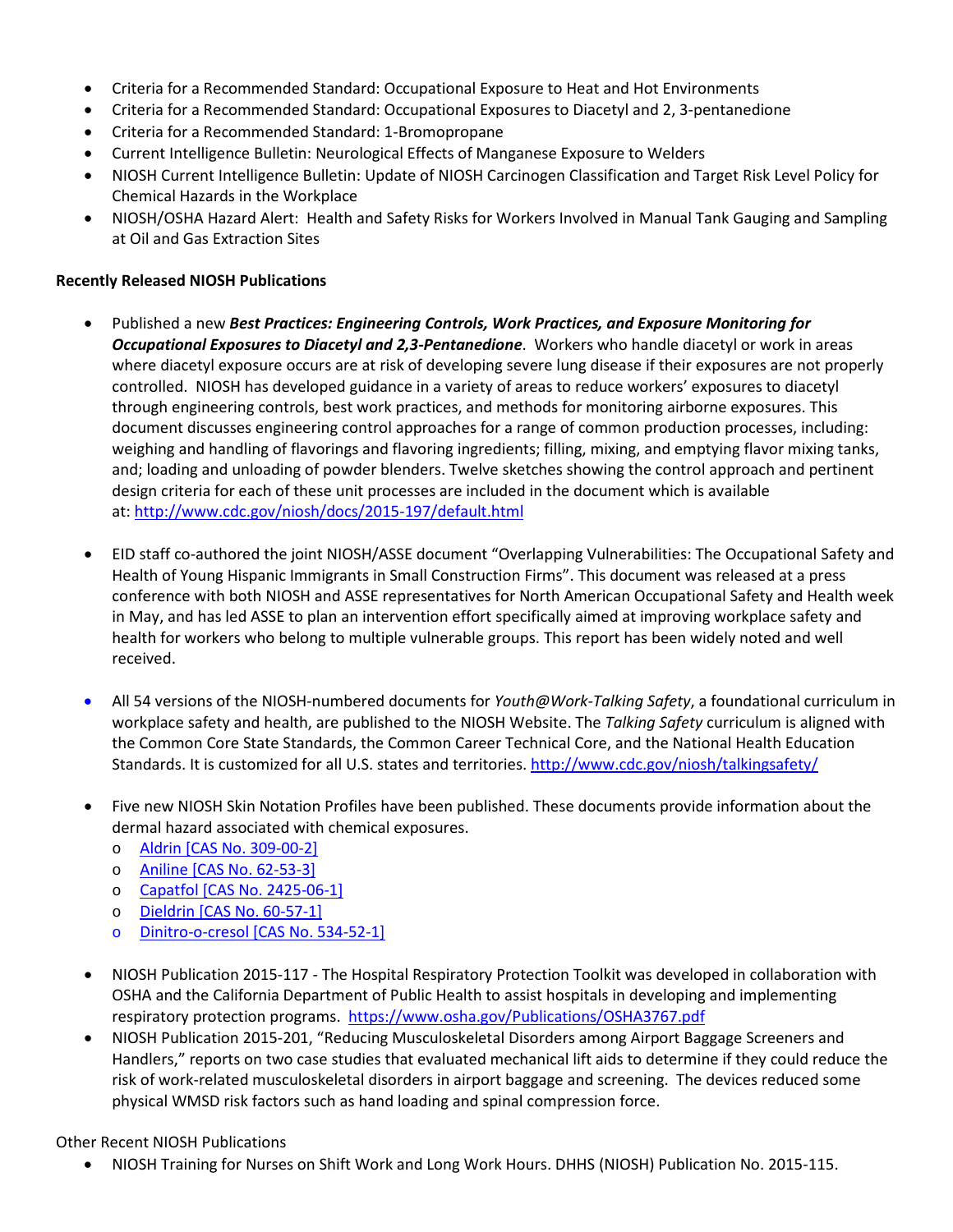- A Story of Impact: Measuring How Well Earplugs Work. DHHS (NIOSH) Publication No. 2015-181.
- Workplace Solutions: Reducing the Risk of Hearing Disorders among Musicians. DHHS (NIOSH) Publication No. 2015-184.
- Workplace Solutions: Reducing Hazardous Dust Exposure When Cutting Fiber-Cement Siding. DHHS (NIOSH) Publication No. 2015-185.
- Workplace Solutions: Reducing hazardous dust exposure when dowel drilling in concrete. DHHS (NIOSH) Publication No. 2015-200.
- Fleet Safety Fact Sheet: Freezer Longliners. DHHS (NIOSH) Publication No. 2015-238
- Fleet Safety Fact Sheet: Amendment 80 Factory Trawlers. DHHS (NIOSH) Publication No. 2015-237

#### **Recently Published NIOSH Manual of Analytical Methods (NMAM):**

The following methods have been published since May 2015

NIOSH 5100 Carbon Black NIOSH 0501 Particulates Not Otherwise Regulated, Total NIOSH 8322 Trichloroacetic acid in urine

#### **Recent NIOSH Authored Journal Publications:**

An update on the occupational exposure limit manuscripts that were presented at the May 2015 BSC meeting: This collection of ten manuscripts that reflect the state-of-the-science of NIOSH risk assessment, toxicology, and industrial hygiene regarding occupational exposure limits and the assessment and control of chemicals and other occupational hazards was submitted to the Journal of Occupational and Environmental Hygiene. Five of the papers are available online as e-pubs. The remaining papers are in the final stages of journal clearance for publication.

[Dankovic](http://www.tandfonline.com/action/doSearch?Contrib=Dankovic%2C+D) DA[, Naumann](http://www.tandfonline.com/action/doSearch?Contrib=Naumann%2C+B) BD, [Maier](http://www.tandfonline.com/action/doSearch?Contrib=Maier%2C+A) A[, Dourson](http://www.tandfonline.com/action/doSearch?Contrib=Dourson%2C+M) ML, Levy LS [2015]. [The Scientific Basis of Uncertainty Factors Used in](http://www.tandfonline.com/doi/full/10.1080/15459624.2015.1060325#abstract)  [Setting Occupational Exposure Limits.](http://www.tandfonline.com/doi/full/10.1080/15459624.2015.1060325#abstract) [Epub ahead of print.](http://www2.cdc.gov/nioshtic-2/BuildQyr.asp?s1=20046355+&f1=*&Adv=0&terms=1&View=b&n=new&Startyear=&D1=10&EndYear=&Limit=10000&sort=)

[DeBord](http://www.tandfonline.com/action/doSearch?Contrib=DeBord%2C+D+G) GD, [Burgoon](http://www.tandfonline.com/action/doSearch?Contrib=Burgoon%2C+L) L[, Edwards](http://www.tandfonline.com/action/doSearch?Contrib=Edwards%2C+S+W) SW, [Haber](http://www.tandfonline.com/action/doSearch?Contrib=Haber%2C+L+T) LT, [Kanitz](http://www.tandfonline.com/action/doSearch?Contrib=Kanitz%2C+M+H) MH[, Kuempel](http://www.tandfonline.com/action/doSearch?Contrib=Kuempel%2C+E) E, [Thomas](http://www.tandfonline.com/action/doSearch?Contrib=Thomas%2C+R+S) RS, [Berran Yucesoy](http://www.tandfonline.com/action/doSearch?Contrib=Yucesoy%2C+B) B [2015]. Systems Biology and Biomarkers of Early Effects for Occupational Exposure Limit Setting[. Epub ahead of print.](http://www2.cdc.gov/nioshtic-2/BuildQyr.asp?s1=20046383&f1=*&Adv=0&terms=1&View=b&n=new&Startyear=&D1=10&EndYear=&Limit=10000&sort=)

[Deveau](http://www.tandfonline.com/action/doSearch?Contrib=Deveau%2C+M) M, [Chen](http://www.tandfonline.com/action/doSearch?Contrib=Chen%2C+C+%5C-) C-P[, Johanson](http://www.tandfonline.com/action/doSearch?Contrib=Johanson%2C+G) G, [Krewski](http://www.tandfonline.com/action/doSearch?Contrib=Krewski%2C+D) D, [Maier](http://www.tandfonline.com/action/doSearch?Contrib=Maier%2C+A) A, [Niven](http://www.tandfonline.com/action/doSearch?Contrib=Niven%2C+K+J) KJ[, Ripple](http://www.tandfonline.com/action/doSearch?Contrib=Ripple%2C+S) S, [Schulte](http://www.tandfonline.com/action/doSearch?Contrib=Schulte%2C+P+A) PA, [J Silk](http://www.tandfonline.com/action/doSearch?Contrib=Silk%2C+J) S, [Urbanus](http://www.tandfonline.com/action/doSearch?Contrib=Urbanus%2C+J+H) JH, [Zalk](http://www.tandfonline.com/action/doSearch?Contrib=Zalk%2C+D+M) DM, Neimeier RW [2015]. The Global Landscape of Occupational Exposure Limits—Implementation of Harmonization Principles to Guide Limit Selection[. Epub ahead of print.](http://www2.cdc.gov/nioshtic-2/BuildQyr.asp?s1=deveau&f1=%2A&Startyear=&Adv=0&terms=1&D1=10&EndYear=&Limit=10000&sort=&PageNo=1&RecNo=1&View=f&)

[Maier](http://www.tandfonline.com/action/doSearch?Contrib=Maier%2C+M) MA, [Lentz](http://www.tandfonline.com/action/doSearch?Contrib=Lentz%2C+T) TJ[, MacMahon](http://www.tandfonline.com/action/doSearch?Contrib=MacMahon%2C+K) KL, [McKernan](http://www.tandfonline.com/action/doSearch?Contrib=McKernan%2C+L) LT[, Whittaker](http://www.tandfonline.com/action/doSearch?Contrib=Whittaker%2C+C) C, Schulte PA [2015]. State-of-the-Science: The Evolution of Occupational Exposure Limit Derivation and Application. [Epub ahead of print.](http://www2.cdc.gov/nioshtic-2/BuildQyr.asp?s1=20046372&f1=*&Adv=0&terms=1&View=b&n=new&Startyear=&D1=10&EndYear=&Limit=10000&sort=)

[Wheeler M.W,](http://www.tandfonline.com/action/doSearch?Contrib=M.W%2C+W) [Park R.M,](http://www.tandfonline.com/action/doSearch?Contrib=R.M%2C+P) [Bailer A.J](http://www.tandfonline.com/action/doSearch?Contrib=A.J%2C+B) & [Whittaker C](http://www.tandfonline.com/action/doSearch?Contrib=C%2C+W) [2015]. Historical context and recent advances in exposure-response estimation for deriving occupational exposure limits. Epub [ahead of print.](http://www2.cdc.gov/nioshtic-2/BuildQyr.asp?s1=20046569&f1=*&Adv=0&terms=1&View=b&n=new&Startyear=&D1=10&EndYear=&Limit=10000&sort=)

Published an update on national silicosis mortality data and a companion NIOSH science blog:

- Mazurek JM, Schleiff PL, Wood JM, Hendricks SA, Weston A[. Update: Silicosis Mortality —](http://www.cdc.gov/mmwr/preview/mmwrhtml/mm6423a7.htm?s_cid=mm6423a7_w) United States, 1999– [2013](http://www.cdc.gov/mmwr/preview/mmwrhtml/mm6423a7.htm?s_cid=mm6423a7_w) *MMWR* 2015; 64 (23) 653–654.
- Mazurek J, Weissman D. [Silicosis Update](http://blogs.cdc.gov/niosh-science-blog/2015/06/15/silicosis-update/) NIOSH Science Blog. June 15, 2015. Available at<http://blogs.cdc.gov/niosh-science-blog/2015/06/15/silicosis-update/>

The data show that from 2011-2013, silicosis caused or contributed to about 100 deaths per year. From 2011-2013, twelve of these deaths were in people younger than 45 years of age.

Other NIOSH-Authored Journal Publications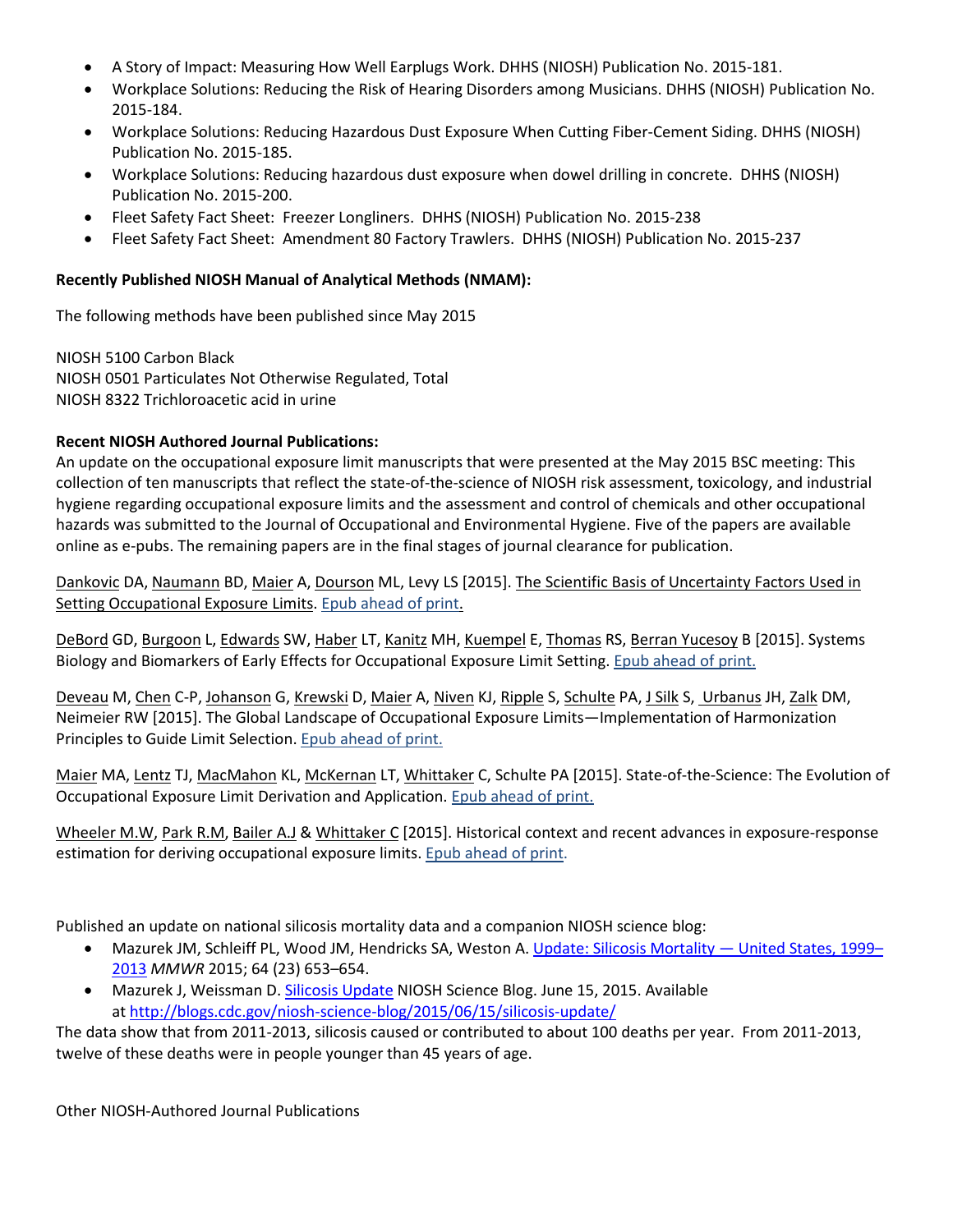Dumas O, Varraso R, Zock JP, Henneberger PK, Speizer FE, Wiley AS, Le Moual N, Camargo CA. Jr. Asthma history, job type and job changes among US nurses. Occup Environ Med. 2015 Jul;72(7):482-8.

Dement JM, Kuempel ED, Zumwalde RD; Ristich AM, Fernback JE, Smith RJ [2015]. Airborne fiber size characterization in exposure estimation: evaluation of a modified transmission electron microcopy protocol for asbestos and potential use for carbon nanotubes and nanofibers. Am J Ind Med 58(5):494-508.

Schulte PA, Guerin RJ, Schill AL, Bhattacharya A, Cunningham TR, Pandalai SP, Eggerth D, Stephenson CM [2015]. Considerations for incorporating "well-being" in public policy for workers and workplaces. Am J Publ Health 105(8):e31 e44.

Andrews RN, Keane MJ, Hanley KW, Feng HA, Ashley KE [2015]. Manganese Speciation of Laboratory-Generated Welding Fumes. Analytical Methods epub ahead of print (July 2015).

Ashley KE [2015]. Harmonization of NIOSH Sampling and Analytical Methods with Related International Voluntary Consensus Standards. J Occup Environ Hyg 12(7):D107-D115 (July 2015).

Byrne DC, Themann CL, Stephenson MR [2015]. Comment on "Concerns with Amplitude Variation in Calibrated Audiometer Systems in Clinical Simulations." Noise & Health 17(76):172 (May-June 2015).

Cohen AL, McMorrow M, Walaza S, Cohen C, Tempia S, Alexander-Scott M, Widdowson MA [2015]. Potential Impact of Co-Infections and Co-Morbidities Prevalent in Africa on Influenza Severity and Frequency: A Systemic Review. PLoS One 10(6):e0128580 (June 2015).

DeBord DG, Burgoon L, Edwards SW, Haber LT, Kanitz MH, Kuempel ED, Thomas RS, Yucesoy B [2015]. Systems Biology and Biomarkers of Early Effects for Occupational Exposure Limit Setting. J Occup Environ Hyg epub ahead of print (July 2015).

Desrosiers TA, Lawson CC, Meyer RE, Stewart PA, Waters MA, Correa A, Olshan AF [2015]. Assessed Occupational Exposure to Chlorinated, Aromatic and Stoddard Solvents During Pregnancy and Risk of Fetal Growth Restriction. Occup Environ Med 72(8):587-593 (August 2015).

Dick RB, Lowe BD, Lu ML, Krieg EF [2015]. Further trends in work-related musculoskeletal disorders: a comparison of risk factors for symptoms using quality of work life data from the 2002, 2006, and 2010 General Social Survey. J Occup Environ Med. 57(8):910-28 (August 2015).

Garcia A, Marlow DA, Echt AS [2015]. In-Depth Survey Report: Concrete Surface Preparation Tools Machine 1, Operative Plasterers' and Cement Masons' International Association Training Center, New Brighton, Minnesota, March 25, 2014. Cincinnati, OH: U.S. Department of Health and Human Services, Centers for Disease Control and Prevention, National Institute for Occupational Safety and Health, pp. 1-20, EPHB 368-11a (June 2015).

Gillespie GL, Brown K, Grubb PL, Shay A, Montoya K [2015]. Qualitative Evaluation of a Role Play Bullying Simulation. Journal of Nursing Education and Practice 5(6):73-80 (June 2015).

Hanley KW, Andrews RN, Bertke SJ, Ashley KE [2015]. Manganese Fractionation Using a Sequential Extraction Method to Evaluate Welders' Shielded Metal Arc Welding Exposures During Construction Projects in Oil Refineries. J Occup Environ Hyg epub ahead of print (May 2015).

Jayakumar V, Kim J, Zechmann EL [2015]. Identification of Noise Sources and Design of Noise Reduction Measures for a Pneumatic Nail Gun. Noise Control Eng J 63(2):159-168 (March-April 2015).

O'Brien JL, Langlois PH, Lawson CC, Scheuerle A, Rocheleau CM, Waters MA, Synmanski E, Romitti PA, Agopian AJ, Lupo PJ [2015]. Brief Report: Maternal Occupational Exposure to Polycyclic Aromatic Hydrocarbons and Craniosynostosis Among Offspring in the National Birth Defects Prevention Study. Birth Defects Res A Clin Mol Teratol epub ahead of print (June 2015).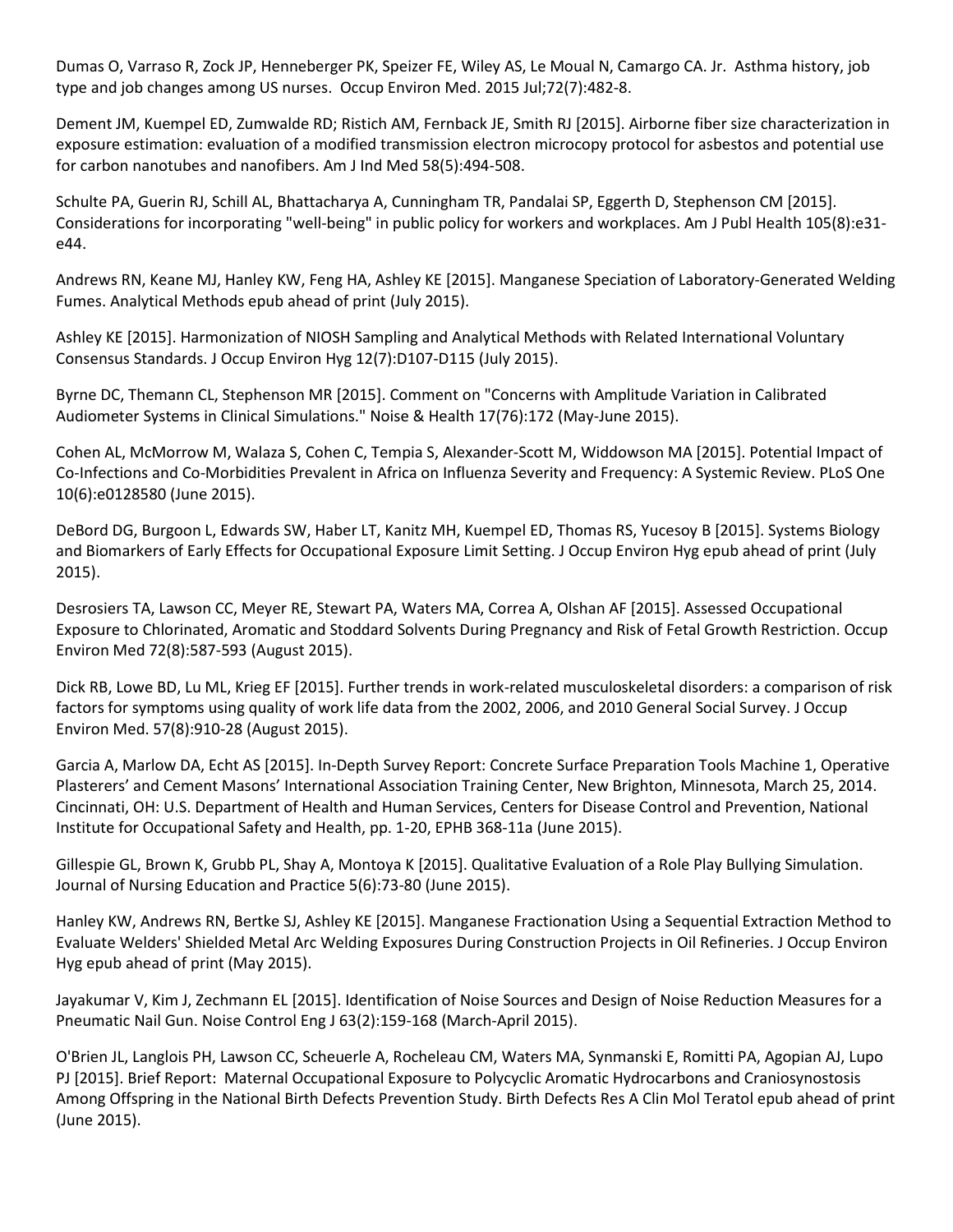Turkevich LA, Dastidar AG, Hachmeister Z, Lim M [2015]. Potential Explosion Hazard of Carbonaceous Nanoparticles: Explosion Parameters of Selected Materials. Journal of Hazardous Materials 295:97-103 (September 2015).

Turner J, Hernandez M, **Snawder JE**, Handorean A, McCabe KM [2015]. A toxicology suite adapted for comparing parallel toxicity responses of model human lung cells to diesel exhaust particles and their extracts. Aerosol Sci Technol. 49 (8):599-610 (August 2015).

Wang Z, Rajaraman P, Melin BS, Chung CC, Zhang W, McKean-Cowdin R, Michaud D, Yeager M, Ahlbom A, Albanes D, Andersson U, Beane Freeman LE, Buring JE, Butler MA, Carreon T, Feychting M, Gapstur SM, Gaziano JM, Giles GG, Hallmans G, Henriksson R, Hoffman-Bolton J, Inskip PD, Kitahara CM, Le Marchand L, Linet MS, Li S, Peters U, Purdue MP, Rothman N, Ruder AM, Sesso HD, Severi G, Stampfer M, Stevens VL, Visvanathan K, Wang SS, White E, Zeleniuch-Jacquotte A, Hoover R, Fraumeni JF, Chatterjee N, Hartge P, Chanock SJ [2015]. Further Confirmation of Germline Glioma Risk Variant rs78378222 in TP53 and Its Implication in Tumor Tissues Via Integrative Analysis of TCGA Data. Hum Mutat epub (ahead of print) (April 2015).

Waters TR, Dick RB [2015]. Evidence of Health Risks Associated with Prolonged Standing at Work and Intervention Effectiveness. Rehabil Nurs 40(3):148-165 (May-June 2015).

Couliette, A., Perry, K., Fisher, E., Edwards, J., Shaffer, R., & Noble-Wang, J. (2015). MS2 Coliphage as a Surrogate for 2009 Pandemic Influenza A (H1N1) Virus (pH1N1) in Surface Survival Studies on N95 Filtering Facepiece Respirators. *Journal of the International Society for Respiratory protection*, 14.

Kim, J.-H., Roberge, R., Powell, J., & Shaffer, R. (2015). Breathing Resistance of Filtering Facepiece Respirators: How Low Should We Go? *International Journal of Occupational Medicine and Environmental Health*, 71-80.

Vo, E., Zhuang, Z., Horvatin, M., Liu, Y., He, X., & Rengasamy, S. (2015). Respirator Performance against Nanoparticles under Simulated Workplace Activities. *Annals of Occupational Hygiene*, 1-10. doi:10.1093/annhyg/mev042.

Niezgoda, G., and Zhuang, Z. (2015). Development of Headforms for ISO Eye and Face Protection Standards. *Procedia Manufacturing* (2015) 5154–5161.

Rengasamy, S., Sbarra, D., Nwoko, J., & Shaffer, R. (2015). Resistance to Synthetic Blood Penetration of NIOSH Approved N95 Filtering Facepiece Respirators and Surgical N95 Respirators. *American Journal of Infection Control*, published online[, http://www.sciencedirect.com/science/article/pii/S0196655315006975](http://www.sciencedirect.com/science/article/pii/S0196655315006975)

Kim, J-H., Roberge, R., Powell, J. (2015) "Effect of External Airflow Resistive Load On Postural and Exercise-Associated Cardiovascular and Pulmonary Responses In Pregnancy: A Case Control Study." *BMC Pregnancy and Childbirth*, doi:10.1186/s12884-015-0474-7.

Roberge, R., Kim, J-H., Palmiero, A., Powell, J. (2015). "Effect of Pregnancy Upon Facial Anthropometrics and Respirator Fit Testing". *Journal of Occupational and Environmental Hygiene*, doi:10.1080/15459624.2015.

Liu, Y., Xi, P., Joseph, M., Zhuang, Z., Shu, C., Jiang, L., Bergman, M., and Chen, W. (2015). "Variations in Head-and-Face Shape of Chinese Civilian Workers". Epub ahead of print. *Annals of Occupational Hygiene*. [http://dx.doi.org/10.1093/annhyg/mev026](javascript:Loadfulltxt()

Rengasamy, S., Walbert, G., Newcomb, W., Coffey, C., Wassell, J. T., & Szalajda, J. (2015). Protection factor for N95 filtering facepiece respirators exposed to laboratory aerosols containing different concentrations of nanoparticles. *Annals of Occupational Hygiene*, *59*(3), 373.

## **Science Blog Topics Since Last BSC Meeting**

- NIOSH Travel Health and Safety Resource Kit for Workers with International Assignments
- September 11, 2015: Health Effects from 9/11: Lessons Learned
- September 8, 2015: Illustrating the Point: Choosing the Right ART for the Message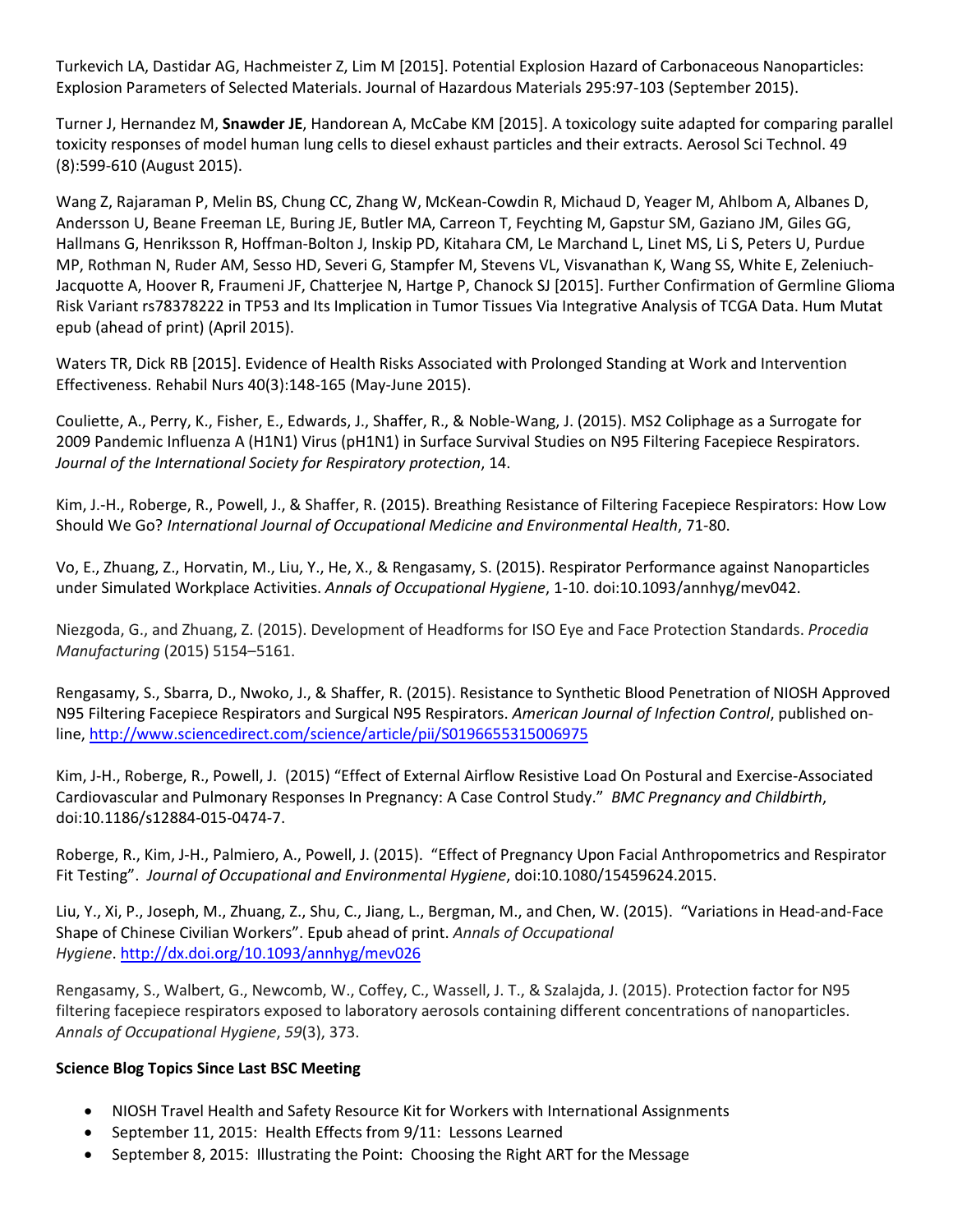- September 7, 2015: Labor Day Message from NIOSH Director John Howard, M.D.
- September 4, 2015: N95 Day 2015: The Tools to Build a Culture of Proper Respiratory Protection Practices
- September 1, 2015: Protect Yourself at Work: A Series of print and Video Materials for Spanish-speaking Immigrant Workers
- August 28, 2015: Overlapping Vulnerabilities
- August 24, 2015: Palm Tree Worker Suffocated by Palm Fronds
- August 10, 2015: Improving the Safety and Health of Bosin Handlers
- August 7, 2015: Ergonomics Climate Assessment
- August 5, 2015: The NIOSH eDoc: New Way to Get NIOSH Information on the Move
- July 24, 2015: Workplace Medical Mystery Solved: Influenza-Like Illness Sickens Golf Course Worker
- July 22, 2015: NIOSH Research Highlights Importance of Rigorous Standards for Gowns used to Protect Healthcare Workers
- July 20, 2015: Workplace Medical Mystery: Influenza-Like Illness Sickens Golf Course Worker
- July 7, 2015: Turn It Down: Reducing the Risk of hearing Disorders Among Musicians
- July 2, 2015: Work, Stress, and Health: help Us Plan the Next 25 Years
- June 18, 2015: N95 Respirator Use During Pregnancy Findings from Recent NIOSH Research
- June 16, 2015: A Joint Session of the NORA Manufacturing Sector and Services Sector Councils.
- June 15, 2015: Silicosis Update
- June 12, 2015: Workplace Medical Mystery Solved: Drum Maker Develops a Suspicious Rash
- June 8, 2015: Workplace Medical Mystery: Drum Maker Develops a Suspicious Rash
- June 1, 2015: Workplace Secondhand Smoke Exposure During Pregnancy: Who Is Protected?
- May 28, 2015: Respiratory Hazards from Latino Horse Farm Workers
- May 21, 2015: Cleaning for Asthma-Safer Schools Reduces Asthma Risk, Saves Money
- May 19, 2015: Collaboration with Wikipedia
- May 18, 2015: A Hard Day's Night: Training Provides Nurses with Strategies for Shift Work and Long Work **Hours**
- May 14, 2015: NIOSH, Nail Guns, and Consensus Standards: Where We Stand

#### **Highlights from the NIOSH Divisions and Offices: Program and Research Pipeline**

Office of Extramural Programs

Expansion of State Surveillance Programs

- The OSH state surveillance portfolio was re-competed and grew from 23 to 26 states
- Three new fundamental programs were added: Montana, Mississippi and Tennessee
- Three types of programs are supported: Fundamental (11), Fundamental Plus (8), and Expanded (7)

#### First two Workers' Compensation Surveillance Research Cooperative Agreements funded

- Massachusetts Department of Public Health: Maximizing Massachusetts Workers Compensation Data for Surveillance and Prevention
- California Public Health Institute: California Workers Compensation Surveillance

Extramural Research and Training Report for Fiscal Year 2013

- "NIOSH Extramural Research and Training Program: Annual Report of Fiscal Year 2013" released as DHHS (NIOSH) Publication No. 2015-196
- Available at the following website[: http://www.cdc.gov/niosh/oep/](http://www.cdc.gov/niosh/oep/)

## Nine Funding Opportunity Announcements Published/Underway/Planned

- Education and Research Centers (published 21 July 2015)
- Training Project Grants (TPGs) (expected September 2015)
- Centers for Agricultural Safety and Health -- Cooperative Agreements (expected September 2015)
- Centers of Excellence for Total Worker Health® -- Cooperative Agreements (expected September 2015)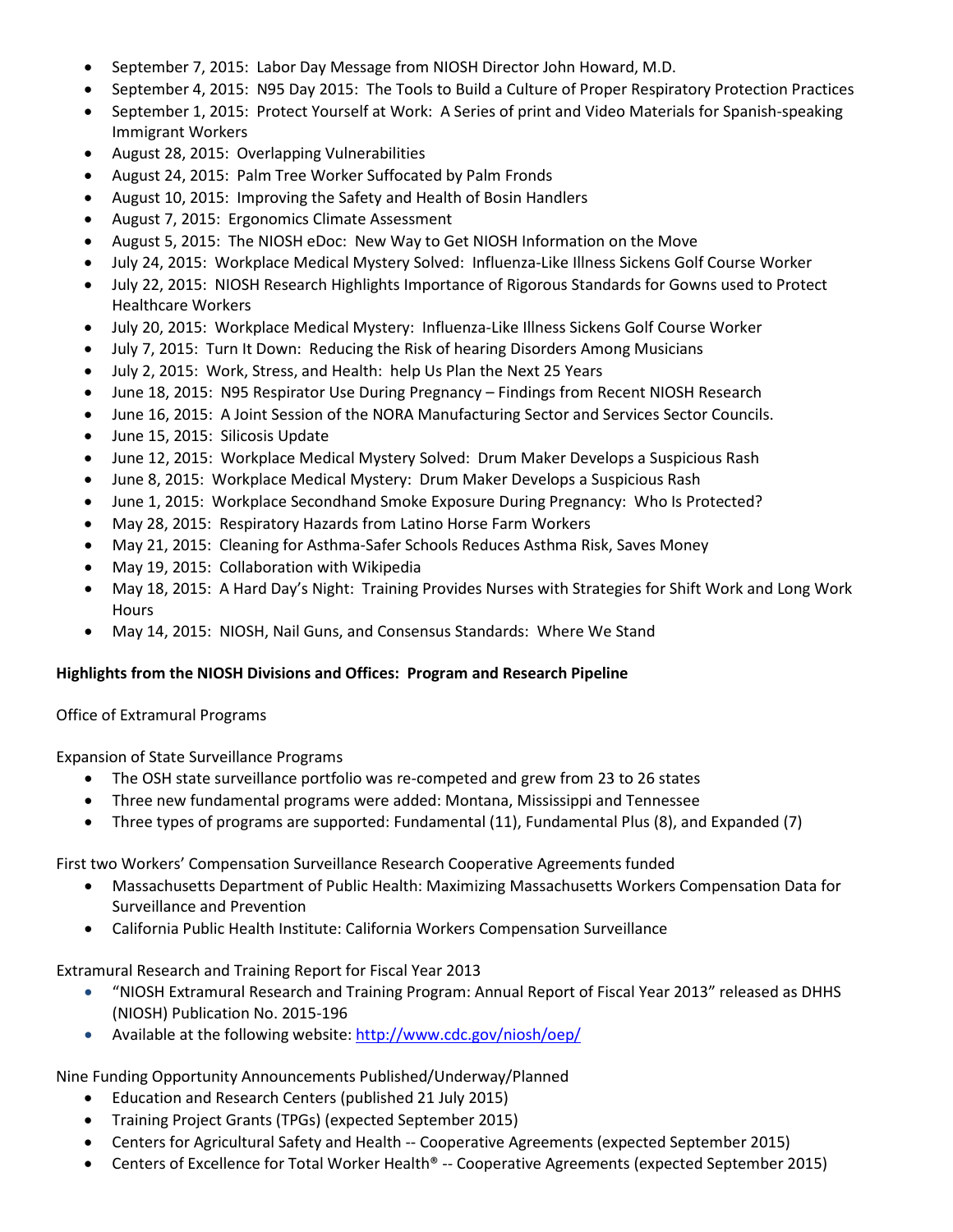- National Mesothelioma Virtual Bank for Translational Research -- Cooperative Agreement (expected November 2015)
- Cooperative Research Agreements Related to the World Trade Center Health Program (pending re-authorization of Zadroga Act)
- Extension of the World Trade Center Health Registry -- Cooperative Agreement (pending re-authorization of Zadroga Act)
- Small Research Grant Program, R03 (update, re-issue)
- Exploratory/Developmental Research Grant Program, R21 (update, re-issue)

Next Phase of Interdisciplinary Research and Training in Global Environmental and Occupational Health (GEOHealth)

- NIOSH partnership with Fogarty International Center supports linked GEOHealth awards for 7 paired US institutions and foreign institutions in Low or Middle-Income Countries (LMICs)
- Awards to be made by Fogarty International Center in FY2015
- NIOSH participated in development of the paired funding opportunity announcements, nominated peer reviewers, and participated in secondary review.

Education and Information Division

- The NIOSH Nanotechnology Research Center and the SUNY Poly Colleges of Nanoscale Science and Engineering announced the launch of the Nano Health and Safety Consortium at a special White House forum sponsored by the National Economic Council and White House Office of Science and Technology Policy. The forum discussed small business challenges to commercializing nanotechnology, with an emphasis on how collaborations and partnerships (including public-private partnerships) can help overcome those challenges. The consortium will initially operate within the new SUNY Poly network of campuses and sites across the state.
- The NIOSH Nanotechnology Center provided strategic support to the NNI-CPSC co-sponsored workshop on "Quantitative Exposure to Engineered Nanomaterials" (QEEN). NIOSH scientists served as workshop co-chairs, developed a plenary presentation, and participated on an expert panel on 'Exposure Science in the 21<sup>st</sup> Century'.
- Collaborated with the Oklahoma Department of Labor on the next steps for implementing Oklahoma Senate Bill 262, which requires workplace safety and health training on the NIOSH Talking Safety curriculum for all 7<sup>th</sup> to 12<sup>th</sup> graders in the State.
- Issue 3 of the Wholesale and Retail Trade Council Sector Bulletin newsletter was published and released to stakeholders, July 2015. <http://www.cdc.gov/niosh/programs/wrt/bulletins/WRTSectorCouncilBulletinW3-2015-07-02.pdf>

Division of Respiratory Disease Studies

- Continued implementation of health surveillance for surface coal miners as mandated by recent MSHA regulations. From June 23–July 29, 2015 outreach efforts to surface mining regions in the West using a mobile medical unit provided services including digital radiographs and spirometry at 19 different sites in 6 northwestern states (North Dakota, Montana, Wyoming, Colorado, Utah, and Nevada). Medical surveillance was provided to a total of 1,018 surface and underground coal miners. Also continued efforts to add personnel and infrastructure to support expanded surveillance requirements over time.
- Initiated a NIOSH Health Hazard Evaluation in response to a request from a coffee roasting and processing plant to evaluate concerns about potential worker exposure to diacetyl and 2,3-pentanedione during the coffee roasting process. An initial industrial hygiene survey was performed to collect personal and area air samples, bulk samples, and conduct an assessment of ventilation. Analyses are pending.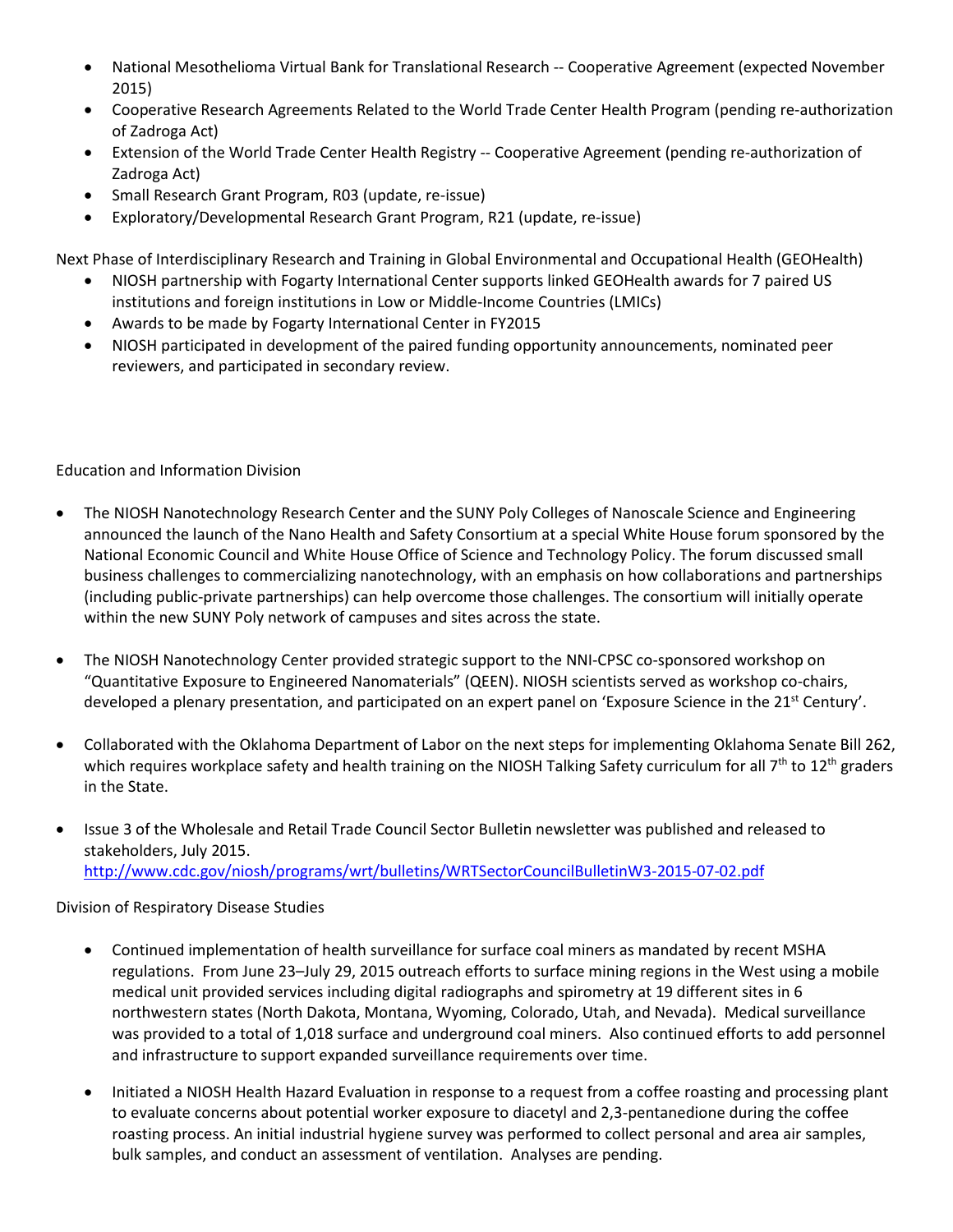Division of Surveillance, Hazard Evaluations, and Field Studies

- The work of several NIOSH Divisions (especially DRDS and DSHEFS) has played an important role in assisting OSHA to move ahead with the recently released proposal for a beryllium standard, which is based on consideration of risks for both chronic beryllium disease and lung cancer. The standard is based to a significant degree on collaborative research to prevent beryllium sensitization and chronic beryllium disease conducted by investigators based in DRDS and the Materion Corporation.
- A report titled "The National Institute for Occupational Safety and Health Workers' Compensation Leaders Research Colloquium, December 11, 2014: Proceedings" has been released and is available on the NIOSH website. These conference proceedings summarize key points made at the NIOSH Workers' Compensation Leaders Research Colloquium. The goal of the colloquium was to elicit input from thought leaders and key stakeholders in the occupational safety and health and workers' compensation communities to help NIOSH's Center for Workers' Compensation Studies (CWCS) maximize the impact of its research activities. We expect this document will help NIOSH in setting strategic priorities for CWCS and will be of interest to members of the researcher and practitioner communities. The document is published by RAND; there is a link to the document on the NIOSH website.

Division of Applied Research and Technology

- NIOSH researchers are working with an Institut National de Recherche et de Securite (INRS)-led adhoc group Bitumen fumes / aerosols ISO/TC 195/WG 9 ISO 20500 Mobile Road Construction Machinery - Safety. The ad hoc group is interested in adopting the NIOSH-developed tracer gas testing protocol for asphalt fume engineering controls (NIOSH publication number 97-105) into a proposed draft ISO standard for mobile road construction machinery. NIOSH staff have been to Nancy, France to assist the group in applying the necessary revisions to the NIOSH-developed protocol required due to changes in French paver designs. NIOSH staff also visited the INRS facility in June to help conduct tracer gas testing on an 18.5 ton Atlas Copco/Dynapac model SD2500CS paver finisher. A demonstration of the method was performed for the 15 member workgroup on the European paver to accommodate design differences between European and US pavers. Work was done to adapt the NIOSH test procedures for the European Normative format. The workgroup also made plans to agree on a finalized format of the WG 9 document at a final work group meeting scheduled for February 2016 in Paris, France.
- DART/BHAB brought a portable field laboratory online this summer to support NIOSH field studies. The DART portable field laboratory is a heavy-duty, climate controlled 7 x 12 foot trailer that can run on either generator or shore-line power. It is used to transport field equipment including field portable gas chromatographs, direct reading instrumentation, and when on location, provides an enclosed weather-tight space for on-site sample analysis, as well as environmental and biological sample preparation, collection and handling. This summer the portable field laboratory has been used on field studies in the oil and gas industry in Arkansas, Montana, North Dakota, Pennsylvania and West Virginia and in association with DSHEFS/IWSB will soon be used to support studies to assess worker exposures to coal-tar volatiles during asphalt sealant application in Indiana, Minnesota, Kentucky and Ohio.
- The NIOSH Center for Direct Reading and Sensor Technologies hosted two seminars this summer. The first seminar was Dr. William Mills of the University of Northern Illinois. Dr. Mills presented a lively seminar entitled "Real-time Detection Systems: Application Examples and Reflections on Challenges and Opportunities." The second seminar was presented by Dr. Kim Anderson of Oregon State University who presented "Passive Wristband Sampler Technology Used to Build Bridges: Pilot Study Examples."

Division of Safety Research

• The [NIOSH ladder safety smartphone app,](http://www.cdc.gov/niosh/topics/falls/mobileapp.html) NIOSH's  $1<sup>st</sup>$  such app, has received another accolade; NIOSH researchers received a merit award from the 2015 Digital Health Awards. In addition to awards, this popular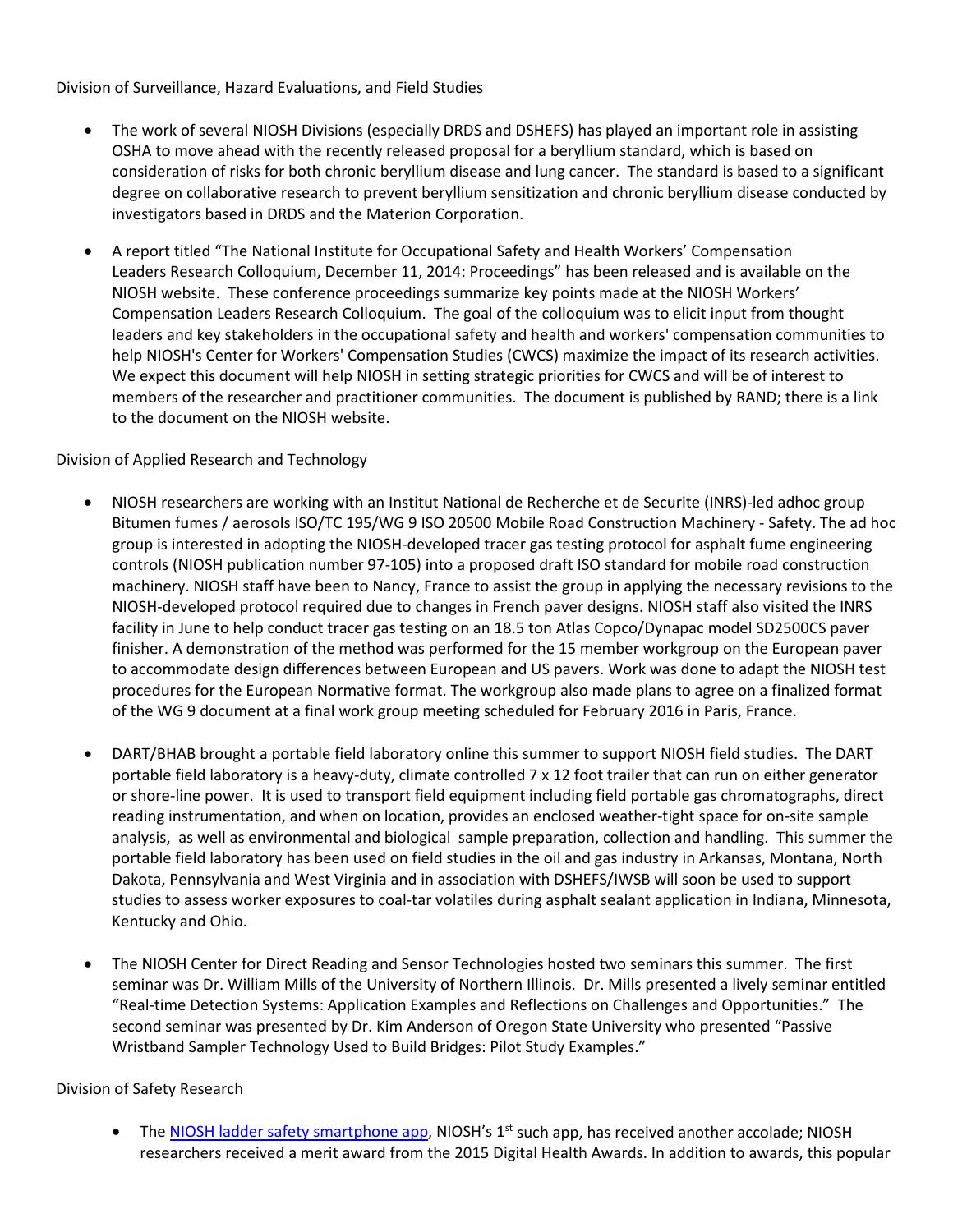app, designed to enable an individual to check the positioning of an extension ladder for the optimal angle for safety, continues to be well-received by users. As of July 31, the app has been downloaded almost 44,000 times.

• Following its publication as a NIOSH document in late 2014, information from Law Enforcement Officer [Motor Vehicle Safety: Findings from a Statewide Survey](http://www.cdc.gov/niosh/docs/2015-101/pdfs/2015-101_v2-.pdf) is being disseminated to stakeholders. Two articles have recently been published in trade journals designed to reach law enforcement management: Research in Brief: Motor Vehicle Safety for Law Enforcement Officers--- Still a priority in the July issue of the journal *Police Chief*, and Law Enforcement Officers' Risk Perceptions toward On-duty Motor-Vehicle Events in the July-September issue of *Policing: An International Journal of Police Strategies & Management*. These are in addition to a fact sheet for patrol officers published earlier this year: Take Charge of Your Safety In and Around Your Patrol Vehicle.

National Personal Protective Technology Laboratory (NPPTL)

NPPTL is leading the national efforts to bring the science to the standards to address research and standards development gaps identified through the Ebola response.

- NIOSH is collaborating with USAID and OSTP on President Obama's Ebola Grand Challenge to help healthcare workers, both domestically and internationally, provide better care and stop the spread of Ebola. Our focus is on bringing science to PPE standards and guidance documents by (1) studying the rates of change in core body temperature and postural stability while wearing Ebola PPE in different environmental conditions (e.g., heat and humidity) and lengths of time; (2) assessing strategies (e.g., cooling vests, novel barrier materials, etc.) to reduce the potential for heat injuries while wearing Ebola PPE in hot, humidity environments; and (3) developing or validating test methods to measure the ability of barrier materials (e.g., gowns and coveralls) to resist penetration of viruses and bodily fluids under a wide range of conditions. Lastly, we will work with our partners to use these research findings to develop performance standards for the types of medical PPE where no widelyaccepted standards currently exist (e.g., isolation gowns, surgical head covers, aprons, boot covers, interface regions between the glove and gown). A recent example of this is a research project done in collaboration with ASTM F23 committee to develop an improved isolation gown standard. As discussed in a recent NIOSH science blog, 22 models of isolation gowns from 6 different manufacturers were evaluated for a variety of performance requirements. Of the 20 models that make AAMI PB70 standard liquid barrier performance claims, only 13 of them were found to pass the test requirements. This finding, along with other research, has led to isolation gown product changes, modification of CDC Ebola PPE guidance to now recommend 3<sup>rd</sup> party testing of gowns and coveralls, and proposed improvements in how FDA clears isolation gowns for sale in the United States.
- NPPTL is collaborating with Vanderbilt University to develop a National PPE monitoring system. The objective is to establish a national system to monitor usage and training for PPE used to protect against the Ebola virus based or a national emergency based on current CDC recommendations. The contract for the three year project was awarded in August 2015.

Participation and leadership in National and International consensus standards to date for calendar year 2015 have resulted in the following accomplishments:

• The NFPA Technical Committee on Emergency Medical Services Protective Clothing and Equipment completed an emergency revision to the NFPA 1999 Standard on Protective Clothing and Ensembles for Emergency Medical Operations. This addressed performance criteria and certification for "single-use" and "multi-use" ensembles providing body protection from air-borne and liquid-borne pathogens.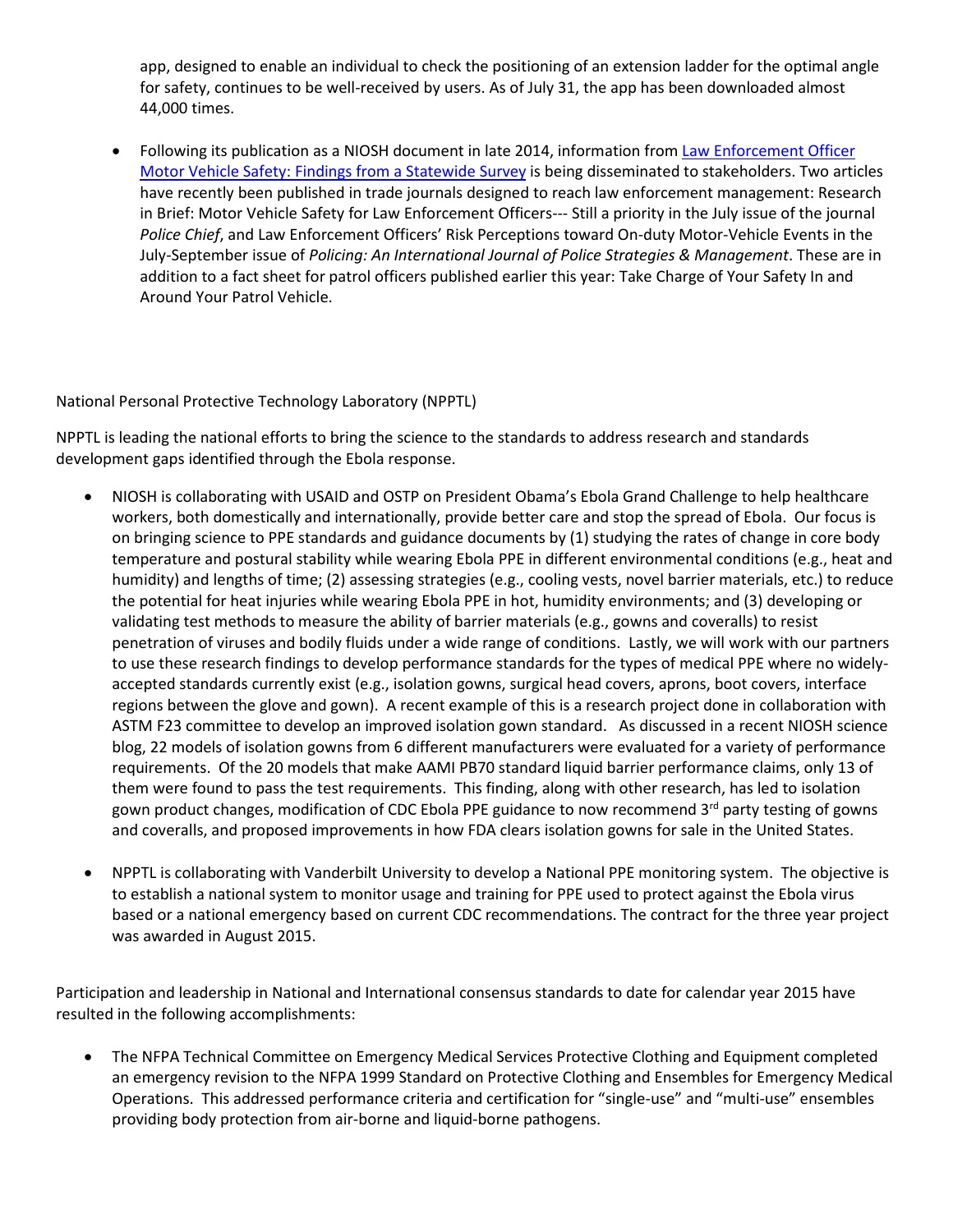- The InterAgency Board (IAB) developed and released the "Recommendations on Selection and Use of Personal Protective Equipment for First Responders against Ebola Exposure Hazards." NIOSH/NPPTL had a lead role in this process as the Federal Co-Chair of the IAB Equipment Subgroup.
- The NIOSH-NFPA Memorandum of Understanding (MOU) partnership agreement has been updated and will be signed by Director NIOSH and NFPA President and CEO on September 23<sup>rd</sup>, 2015 for another five year period of performance.
- NPPTL researchers are assisting the ASTM International Committee F23 on Protective Clothing and Equipment the review and modification of the Standard Test Method for Resistance of Materials Used in Protective Clothing to Penetration by Blood-Borne Pathogens Using Phi-X174 Bacteriophage Penetration and the Standard Test Method for Resistance of Materials Used in Protective Clothing to Penetration by Synthetic Blood.

The National Framework for Personal Protective Technologies – A Conformity Assessment Infrastructure Document, the output from nearly five years of the PPE Conformity Assessment Working Group activities, is undergoing peer review and when published will provide guidance for developing, structuring, and managing conformity assessment (CA) of personal protective technologies (PPT) in the United States. The recommendations and guidance in this document are intended to serve as foundational principles for various types of conformity assessment programs for occupational PPT. NIOSH has partnered with ASTM to develop a new practice guide to help users manage risks to wearers of potentially non-conforming PPE. The practice will set specific criteria for defining hazards based on risk assessment for which the end product specifications are written. It will define options for conformity assessment consistent with the National Framework to manage the defined hazards and risk to wearers of the PPE.

So far for calendar year 2015, 263 respirator approval decisions have been completed and 570 new approvals for respiratory protective devices have been issued. Notable accomplishments this year include a new NIOSH approved PAPR manufactured by Syntech International meets the ASTM barrier penetration requirements. Additionally, two CAP 1 Closed circuit escape respirators (CCER) for non-mining applications and one CAP 1 CCER for mining applications were approved this calendar year.

NIOSH collaborated with The Joint Commission to develop the following document to provide organizations examples, strategies, and resources to develop effective respiratory protection programs. The Joint Commission Monograph titled Implementing Hospital Respiratory Protection Program Strategies from the Field was developed to help protect workers from exposure to all types of respiratory hazards in hospitals and health care organizations. Available at [http://www.jointcommission.org/topics/monographs\\_and\\_white\\_papers.aspx](http://www.jointcommission.org/topics/monographs_and_white_papers.aspx)

## Emergency Preparedness and Response Office

NIOSH continues to contribute to CDC activities related to the Ebola response. Staff continue to deploy to West Africa to support international efforts to get to zero cases. Domestically, NIOSH staff participate on hospital assessments for Ebola readiness. NIOSH staff contributed to updating previously issued guidance on PPE for healthcare workers treating Ebola patients. The updated guidance was released in August and provides more detailed information on PPE type and rationale for respiratory protection. The guidance is titled "Guidance on Personal Protective Equipment (PPE) To Be Used By Healthcare Workers during Management of Patients with Confirmed Ebola or Persons under Investigation (PUIs) for Ebola who are Clinically Unstable or Have Bleeding, Vomiting, or Diarrhea in U.S. Hospitals, Including Procedures for Donning and Doffing PPE" and can be found at<http://www.cdc.gov/vhf/ebola/healthcare-us/ppe/guidance.html>

## **Social Presence Statistics**

NIOSH continues to expand its presence on social networks.

| Social Media and Public Outreach | August 2014 | August 2015 |
|----------------------------------|-------------|-------------|
| Accounts and Services            |             |             |
| Facebook                         | 51.345      | 96.926      |